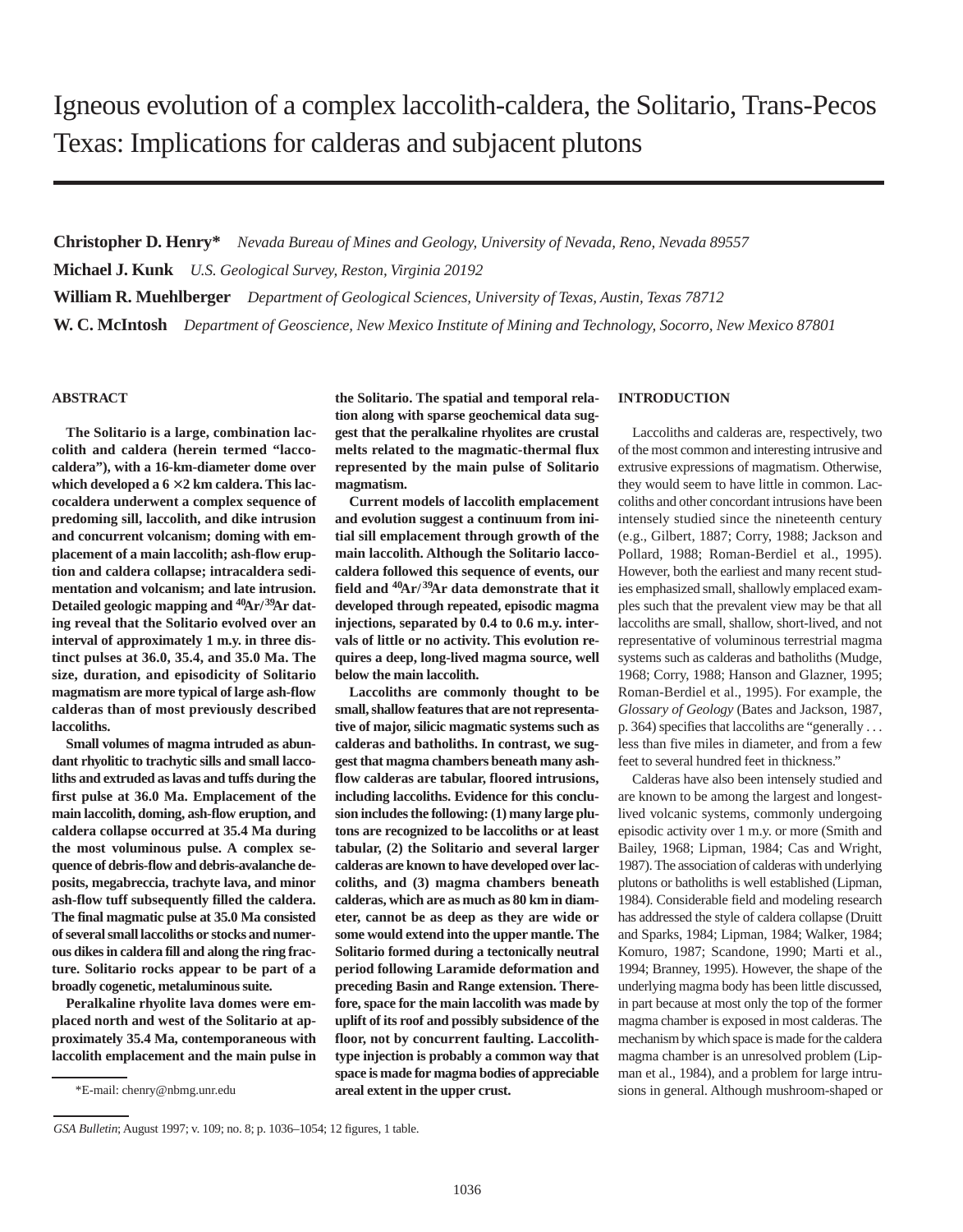flat magma chambers have been inferred by some (Smith, 1979; Scandone, 1990), probably most geologists picture spherical or deep cylindrical bodies beneath calderas, not laccoliths.

It has been recognized that many plutons are tabular and include laccoliths (Hamilton and Myers, 1967; Bergantz, 1991; Brown, 1994; Vigneresse, 1995). Marsh (1989) stated that the nearer to the surface a magma chamber reaches, the more sheetlike it becomes, and sheetlike bodies are generally much more voluminous than tall bodies. Modeling by Clemens and Mawer (1992) indicates that granitic magmas should rise along fractures and generate laccolithic or thin, floored plutons of all sizes at any depth. Despite these studies, recent attempts to solve the space problem—i.e., the way in which granite plutons make space in the upper or middle crust—have focused on the role of contemporaneous faulting (e.g., Hutton, 1988; Petford et al., 1993; Hanson and Glazner, 1995), although the importance of laccoliths is beginning to be emphasized (Morgan and Law, 1996; Petford, 1996). Similarly, the possibility that caldera magma chambers are tabular has not received wide recognition, although laccolith-caldera systems have been described (Hildebrand, 1984; Henry and Price, 1989).

In contrast, we suggest that the magma chambers of many calderas (and plutons in general) were laccoliths or otherwise thin, floored bodies. This view is based on detailed mapping and <sup>40</sup>Ar/<sup>39</sup>Ar dating of the Solitario (Henry and Muehlberger, 1996; Henry and Kunk, 1996), a laccolith-caldera complex (herein termed "laccocaldera") in Trans-Pecos Texas (Figs. 1 and 2), and on published descriptions of numerous tabular plutons and a few other laccocalderas.

## **What is a Laccolith?**

Laccoliths were recognized by Gilbert (1877), who specified both an intrusive shape and mechanism of emplacement. Laccoliths are floored intrusions over which host strata are domed. They form when magma rises vertically in a dike or other narrow conduit, spreads between horizontal strata as a sill, and then lifts the overlying strata so that they bend concordantly over the intrusion (see also Daly, 1933; Corry, 1988; Jackson and Pollard, 1988). Although attempts have been made to distinguish laccoliths and sills on the basis of thickness/diameter ratios, most summaries have emphasized that there is complete gradation between the two (Gilbert, 1877; Daly, 1933; Corry, 1988). A meaningful distinction may be that strata are distinctly arched over a laccolith and are only negligibly so over a sill. We think a multikilometerthick concordant intrusion should be called a laccolith, regardless of diameter and of curvature or flatness of the roof, because such a thick body



**Figure 1. Location and generalized geology of the Solitario, Trans-Pecos Texas. The Terneros Creek Rhyolite consists of peralkaline rhyolite lava domes that erupted at approximately 35.4 Ma, contemporaneously with the main pulse of activity, laccolithic doming, ash-flow eruption, and caldera collapse in the Solitario.**

must make space by lifting its roof and/or depressing its floor. In this report, we use "laccolith" where we are reasonably certain of intrusive shape and where cited authors use the term; where less certain, we refer to "floored, tabular intrusions."

#### **Geologic Setting of the Solitario**

The Solitario developed between 36 and 35 Ma, during the 38 to 32 Ma main phase of magmatism in Trans-Pecos Texas (Henry and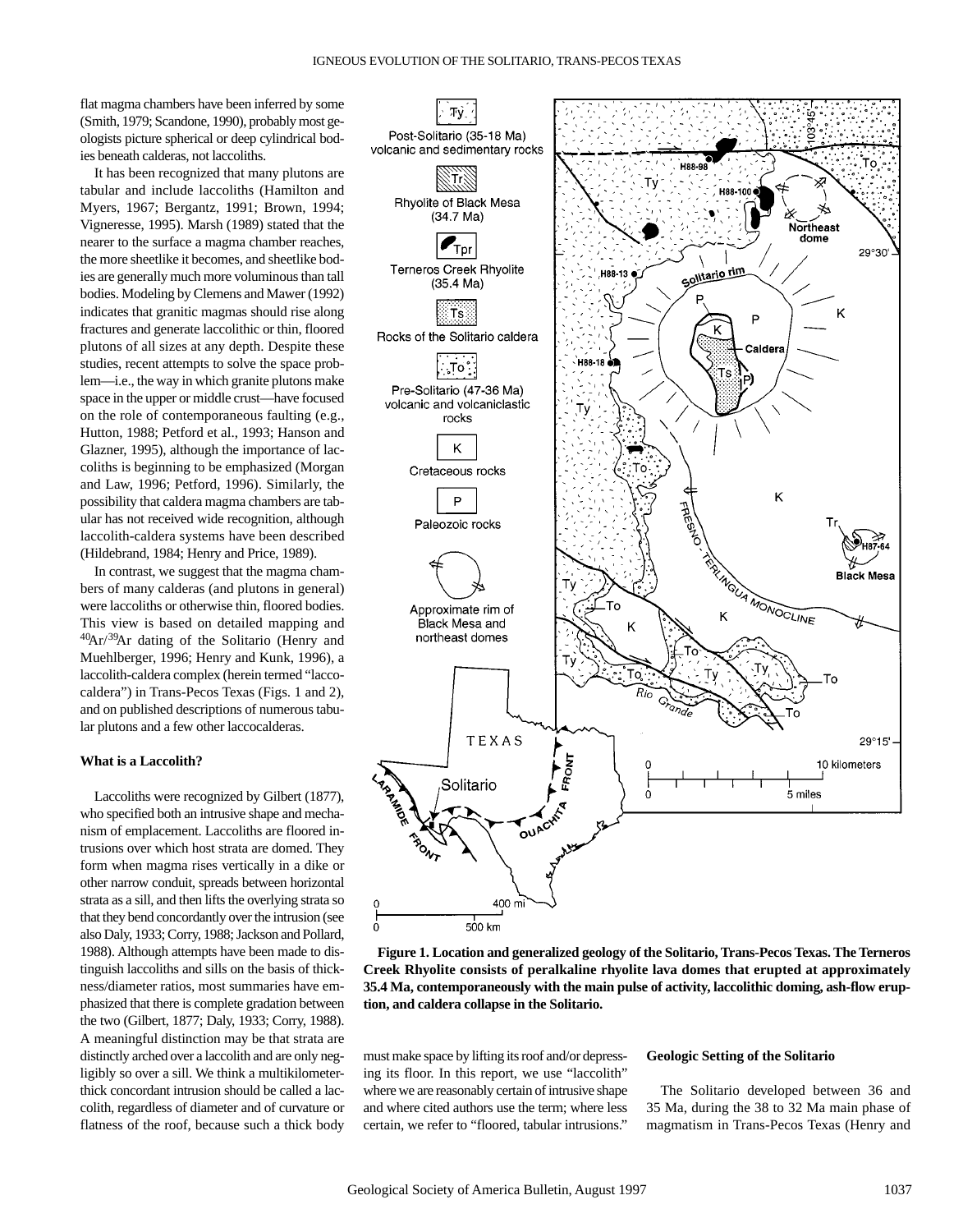

**Figure 2. Oblique aerial view of the Solitario, looking northeastward across the dome. Cretaceous sedimentary rocks dip steeply and radially outward around the dome. These overlie folded and faulted Paleozoic rocks in the interior. The light-colored area in the center and right** center is a  $6 \times 2$  km caldera formed by eruption of ash-flow tuff from the underlying laccolith. **Ash-flow tuff and debris deposits filling the caldera are relatively nonresistant to erosion,so the caldera is topographically low. Photograph courtesy of Mesa Operating Co., Inc.**

McDowell, 1986). Numerous calderas, ranging up to 30 km in diameter, formed from the eruption of widespread, voluminous ash-flow tuffs during this time (Henry and Price, 1984). The Solitario formed in the southern part of the province, near the eastern edge of the early Tertiary, Laramide fold belt and above the late Paleozoic, Ouachita-Marathon fold belt (Fig. 1).

Highly folded and thrust-faulted Paleozoic rocks of the Ouachita-Marathon fold belt, which crop out in the core of the Solitario dome, are the oldest exposed rocks (Figs. 1 and 3). These rocks were deposited in deep water southeast of what was then the margin of the North American continent and thrust northwestward over relatively undeformed Paleozoic rocks that were deposited in shallow water on the craton. Cretaceous marine sedimentary rocks, which were largely flat-lying before Solitario doming, unconformably overlie the folded Paleozoic rocks. The only significant, nearby Laramide fold is the Fresno-Terlingua monocline (Erdlac, 1990), which strikes into the southwestern rim of the Solitario (Fig. 1).

The Cretaceous rocks are overlain by a thin interval of upper Eocene tuffaceous sedimentary rocks (Fig. 3). Several rhyolite lava domes, collectively called the Terneros Creek Rhyolite, erupted contemporaneously with Solitario doming in an arc north and west of the dome (Fig. 1). These predoming volcanic rocks are overlain by the thick Solitario Conglomerate, which resulted from erosion of the Solitario and is preserved north and west of the dome. A variety of younger volcanic rocks overlie and interfinger with the conglomerate (Henry et al., 1997).

## **Geometry of the Solitario Dome and Caldera**

The Solitario dome forms a nearly perfect circle about 16 km in diameter (Figs. 2 and 3; Herrin, 1957; Corry et al., 1990; Henry and Muehlberger, 1996). A resistant rim of radially outward dipping, Lower Cretaceous limestone surrounds a basin of generally less resistant Paleozoic rocks. Because the Cretaceous rocks were flat lying before doming, except along the southwest margin where the dome is superposed on the Laramide Fresno-Terlingua monocline, they provide excellent structural markers.

At the broadest scale, the Cretaceous rocks curve continuously through 360° of strike around the rim and dip radially outward, mostly between 30° and 40°. Part of the rim, particularly the southwestern part, consists of distinct, 1–1.5-kmlong panels of nearly constant strike. The southwestern rim is steeper, and the southeastern rim more gentle, than other parts. Dips along the southwestern rim commonly reach 55°, which we interpret to indicate superposition upon the southwest-dipping Fresno-Terlingua monocline (Fig. 1). Dips along the southeastern rim are at most 28°. The southeastern rim is superposed upon the structurally high Terlingua uplift, the upthrown side of the monocline (Erdlac, 1990).

The dome appears to be doubly hinged, similar to host rocks of laccoliths of the Henry Mountains, Utah (Jackson and Pollard, 1988). An outer, concave-upward hinge is best shown in the southwest, where dip decreases outward through the upper part of the Cretaceous section into pre-Solitario Tertiary rocks (Fig. 3). Even 8 km from the center of the dome, the pre-Solitario Tertiary rocks dip 4° to 6° outward. Because Cretaceous rocks are eroded from the interior of the dome, we used apparent tilts of minor folds and other structures in the Paleozoic rocks to estimate the degree of tilt (Henry and Muehlberger, 1996). These data suggest that tilt decreased inward across a series of modest hinges. Nevertheless, steep dips were maintained well into the interior of the dome; probably only the central 2 to 3 km of the dome were flat. The claims of Corry et al. (1990) that the dome flattens to nearly horizontal along a hinge that coincides closely with the inner edge of Cretaceous outcrop and that the entire interior of the dome was nearly flat are not supported by field data (Henry et al., 1994).

From the known and inferred geometry, we estimate the maximum amplitude of the dome to be approximately 2.5 km (Henry and Muehlberger, 1996). The volume of the underlying laccolith is approximately 90  $km^3$ , assuming a laccolith radius of 6 to 7 km. Note that the laccolith is smaller than the dome because tilting commonly extends beyond the edge of the laccolith (Jackson and Pollard, 1988). In addition, we estimate that the main laccolith was emplaced at an original depth of about 4 km, probably along the sole thrust of the Ouachita-Marathon fold belt (Fig. 3). This estimate is based in part upon the relationship between radius of a laccolith and effective mechanical thickness of overburden (Pollard and Johnson, 1973; Jackson and Pollard, 1988; Roman-Berdiel et al., 1995). Physical and other modeling demonstrates that laccolith emplacement requires an extensive, planar, subhorizontal, soft layer (Dixon and Simpson, 1987; Clemens and Mawer, 1992; Roman-Berdiel et al., 1995). The sole thrust, which lay at a depth of 3 to 4 km, is the shallowest such layer in the otherwise highly deformed Paleozoic rocks.

Although the main laccolith is not exposed, the geometry of the Solitario indicates that it is a laccolith rather than a stock (Lonsdale, 1940; Corry et al., 1990; Henry and Muehlberger, 1996). The Solitario is geometrically similar to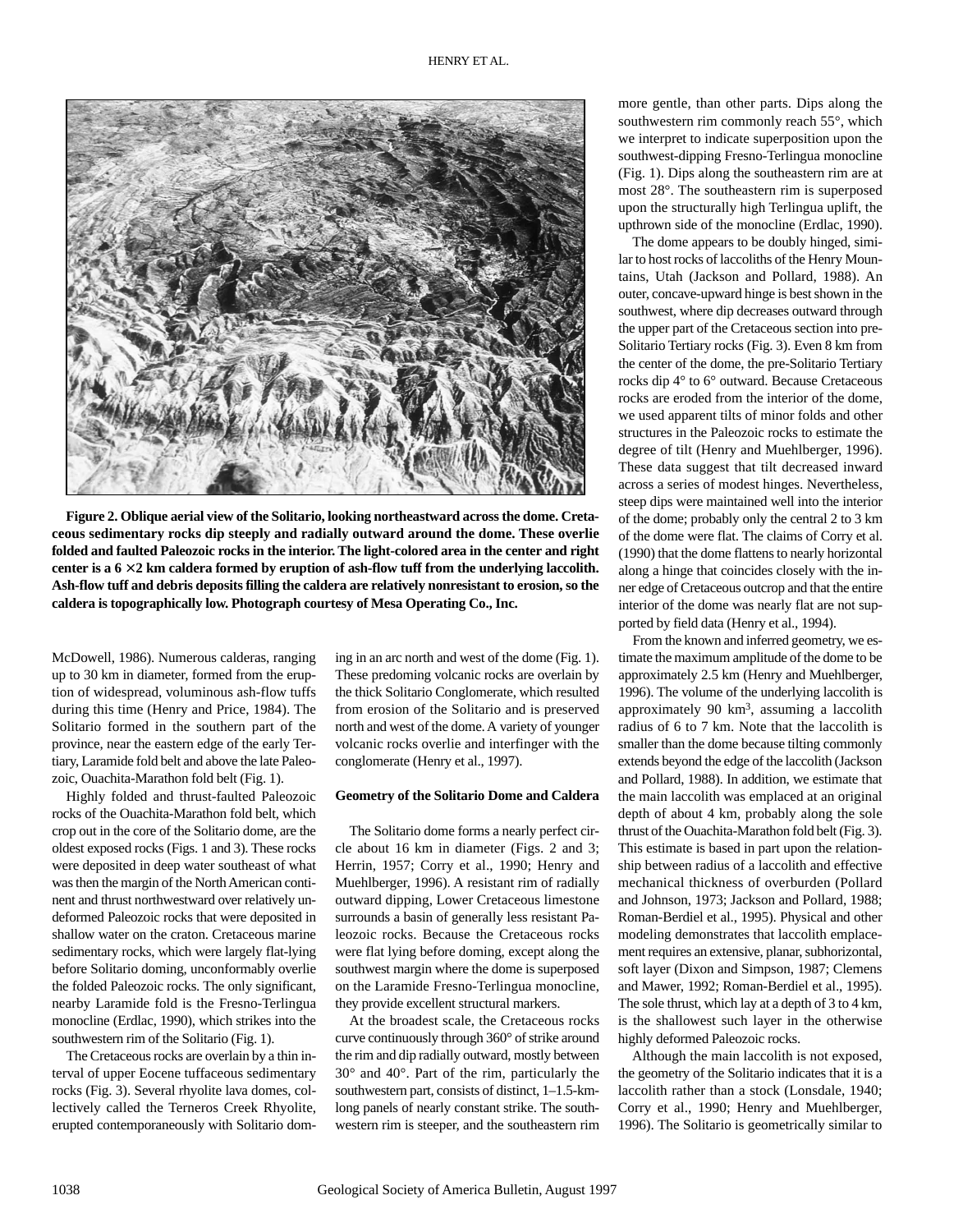domes for which a laccolithic origin is well established (Gilbert, 1877; Corry, 1988; Jackson and Pollard, 1988). The steep monoclinal flexures and hinges on the flanks (Fig. 3), gentle outward decrease in dip, and stacking of innumerable sills over the dome are typical of laccoliths (Gilbert, 1877; Jackson and Pollard, 1988; Corry, 1988). Corry et al. (1990) interpret gravity and aeromagnetic data to indicate a floored intrusion. Furthermore, many nearby intrusions in Trans-Pecos Texas are demonstrably laccoliths and have locally exposed floors (Lonsdale, 1940; Maxwell et al., 1967; Henry and Price, 1989).

The Solitario caldera is  $6 \times 2$  km and elongate north-northwest (Figs. 1 and 3). Subsidence occurred along a distinct ring fracture that can be traced continuously around the caldera. Collapse was highly asymmetric, greater in the south than in the north. Displacement on the northern boundary is no more than 1 km; precollapse rocks crop out within the caldera and dip steeply southward. The southern boundary had 2 to 2.5 km of displacement, which, combined with the probable thickness of the laccolith magma body, suggests that the southern end of the caldera block could have bottomed on the base of the laccolith.

## **40 Ar/ <sup>39</sup> Ar Methodology**

 $^{40}Ar/^{39}Ar$  ages were obtained on 13 samples that span the time of activity recognized from field relations in the Solitario, as well as on some adjacent rocks (Table 1; Fig. 4). All analyses are of high-purity separates of alkali feldspar phenocrysts. Samples were crushed, ground, sieved to 60 to 80 mesh, concentrated with standard magnetic and density techniques, and leached with dilute HF. Final cleanup to >99% purity involved additional magnetic and density separation, HF leaching, and, rarely, handpicking.

Ages were determined in the U.S. Geological Survey laboratory in Reston, Virginia. Analytical methods were discussed in detail by McIntosh et al. (1990), and complete analytical data are available from Henry upon request. Samples were irradiated in the U.S. Geological Survey TRIGA reactor (Dalrymple et al., 1981) for 20 hr. Fish Canyon sanidine (FCT-3, 27.79 Ma, relative to an age of 519.4 Ma on MMhb-1; Alexander et al., 1978; Dalrymple et al., 1981; Kunk et al., 1985) was used as a neutron fluence monitor. We heated approximately 250 to 500 mg aliquots at 650 to 750 °C to melt sample capsules and to drive off low-temperature gas fractions, which are likely to have a significant atmospheric Ar component. Analyses of this step in many samples have shown that it contains <1% of the total reactorproduced 39Ar. Samples were then heated incrementally in six to eight 10-min steps at between 950 and 1450 °C (Fig. 4).

Spectra for all samples developed plateaus using the definition of Fleck et al. (1977). Uncertainties in ages are  $0.12$  or  $0.13$  m.y.  $(1\sigma)$ . All data reduction was done using an updated version of the program ArAr\* (Haugerud and Kunk, 1988).

# **IGNEOUS EVOLUTION OF THE SOLITARIO**

Magmatism in the Solitario occurred between 36 and 35 Ma in at least three distinct pulses that are distinguished by field relations, petrographic characteristics, and <sup>40</sup>Ar/<sup>39</sup>Ar ages (Fig. 5). Numerous sills and a small laccolith intruded Cretaceous and Paleozoic rocks and were accompanied by minor lavas during the earliest pulse at 36.0 Ma. During the second, main pulse at 35.4 Ma, the main laccolith and radial dikes were emplaced, the dome formed, and ash-flow eruption and caldera collapse occurred. Numerous dikes and small laccoliths intruded during the third pulse at about 35.0 Ma.

Solitario igneous activity was mostly silicic to intermediate; only one basalt is present that may be related to Solitario magmatism. Solitario rocks are also moderately alkalic, but less so than many other igneous suites of Trans-Pecos Texas, some of which are peralkaline (Price et al., 1987). This difference helps to distinguish Solitario rocks petrographically; they contain biotite phenocrysts (Fig. 6), whereas the more alkalic rocks lack biotite and may contain sodic amphibole or pyroxene. For example, peralkaline rhyolite lava domes of the Terneros Creek Rhyolite, which erupted around the Solitario contemporaneously with the main pulse, contain arfvedsonite.

### **First Pulse: Rim Sills, Related Lavas, and Syenite**

Numerous silicic to intermediate intrusions and related volcanic rocks were emplaced before doming during the earliest igneous activity of the Solitario. These form two groups: (1) the "rim sills," consisting of mostly rhyolitic sills in Cretaceous and Paleozoic rocks, and (2) syenitic and rhyolitic intrusions near the future caldera.

**Rim Sills and Related Volcanic Rocks (T1).** Abundant rhyolitic to trachytic sills, dikes, and one laccolith were emplaced into Lower Cretaceous and Paleozoic rocks before doming. Petrographically similar rhyolitic lava domes and flows that are preserved in situ within the caldera, as megabreccia blocks in the caldera, and northwest of the Solitario are probably extrusive equivalents.

All previous workers recognized what has been called the "rim sill" and implied that it was a single intrusion into the base of the Cretaceous section in the rim (Powers, 1921; Lonsdale, 1940; Corry et al., 1990). In fact, the rim sill consists of multiple intrusions that we group into three map units based on petrographic type: aphyric rhyolite (Tir1), porphyritic rhyolite (Tir2), and porphyritic trachyte (Tit1) (Figs. 6 and 7). Aphyric and porphyritic rhyolite are about equally abundant; porphyritic trachyte forms only a few intrusions in the northeast rim and in Paleozoic rocks north of the caldera.

These rocks were emplaced mostly as sills and mostly into the lowermost Cretaceous section or into Paleozoic rocks. Sills are present nearly continuously around the rim, except for about 80° of the southeast rim, and are thickest and most abundant in the northern and western rim, where cumulative thickness reaches about 400 m (Fig. 3). The presence of several megabreccia blocks in the southeastern part of the caldera (Fig. 3) consisting of Cretaceous rocks with sills indicates that sills once extended nearly to the present southeastern rim. Sills are also abundant in the highly folded and thrust-faulted Paleozoic rocks, particularly shale-rich parts northeast of the caldera, despite the structural complexity of the hosts. Sills are most common in limbs of folds where attitudes of the host rock remain constant for moderate distances, but some sills wrap around fold axes. Several sills intrude along thrust faults (Fig. 7). Although we conclude later herein that most doming of the Solitario occurred during the second pulse of activity, emplacement of as much as 400 m of sills at depths of about 1 km probably induced some doming.

Observed feeders to sills in the rim are uncommon. However, a few sills in steeply dipping Paleozoic rocks can be traced continuously into sills in Cretaceous rocks. These steeply dipping sills may have served the same purpose as dikes that fed sills elsewhere (Hyndman and Alt, 1987; Corry, 1990).

The number of individual sills is large but unknown. In any one section of the rim as many as six sills can be distinguished on the basis of rock type, stratigraphic position, and separation by continuous screens of Cretaceous rocks a few meters to about 15 m thick (Figs. 3 and 7). In several places, two bodies of aphyric rhyolite are separated by thin (1 to 2 m thick) screens of Cretaceous rock that terminate along strike. However, minor topographic or color boundaries that continue in the same stratigraphic position suggest separate sills.

A laccolith of porphyritic rhyolite, about 1.5 km in diameter and 600 to 800 m thick, intruded Cretaceous rocks in the northern rim. Cretaceous rocks above the laccolith are domed, whereas rocks below the laccolith bend downward. This relation is consistent with observations that sills and laccoliths deform both overlying and underlying beds (Pollard and Johnson, 1973).

Both aphyric and porphyritic rhyolite magmas appear to have fed lava domes or flows over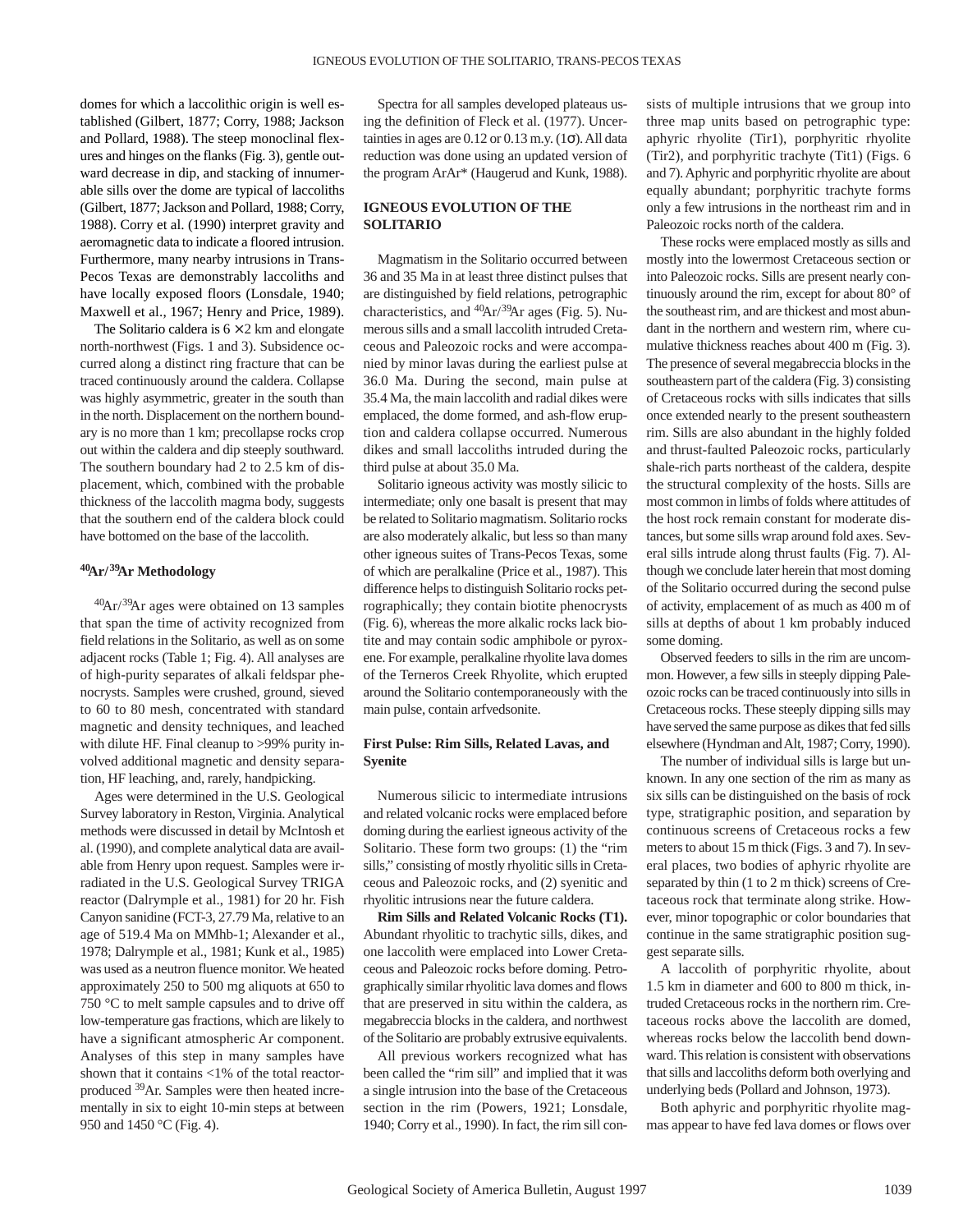

**Figure 3. (A) Simplified geologic map and (B) cross section of the Solitario (from Henry and Muehlberger, 1996) showing igneous rocks that formed during the three distinct pulses of activity. Numerous sills, dikes, and small laccoliths and related volcanic rocks were emplaced during the first pulse at 36.0 Ma (T1); they cannot be completely subdivided at the scale of this figure (but see Fig. 7). During the second and most voluminous pulse at 35.4 Ma, radial dikes were intruded, the ash-flow tuff erupted, and the caldera collapsed. Doming and emplacement of the unexposed, main laccolith also occurred at this time. Numerous small intrusions were emplaced in and around the caldera during the final pulse at 35.0 Ma.**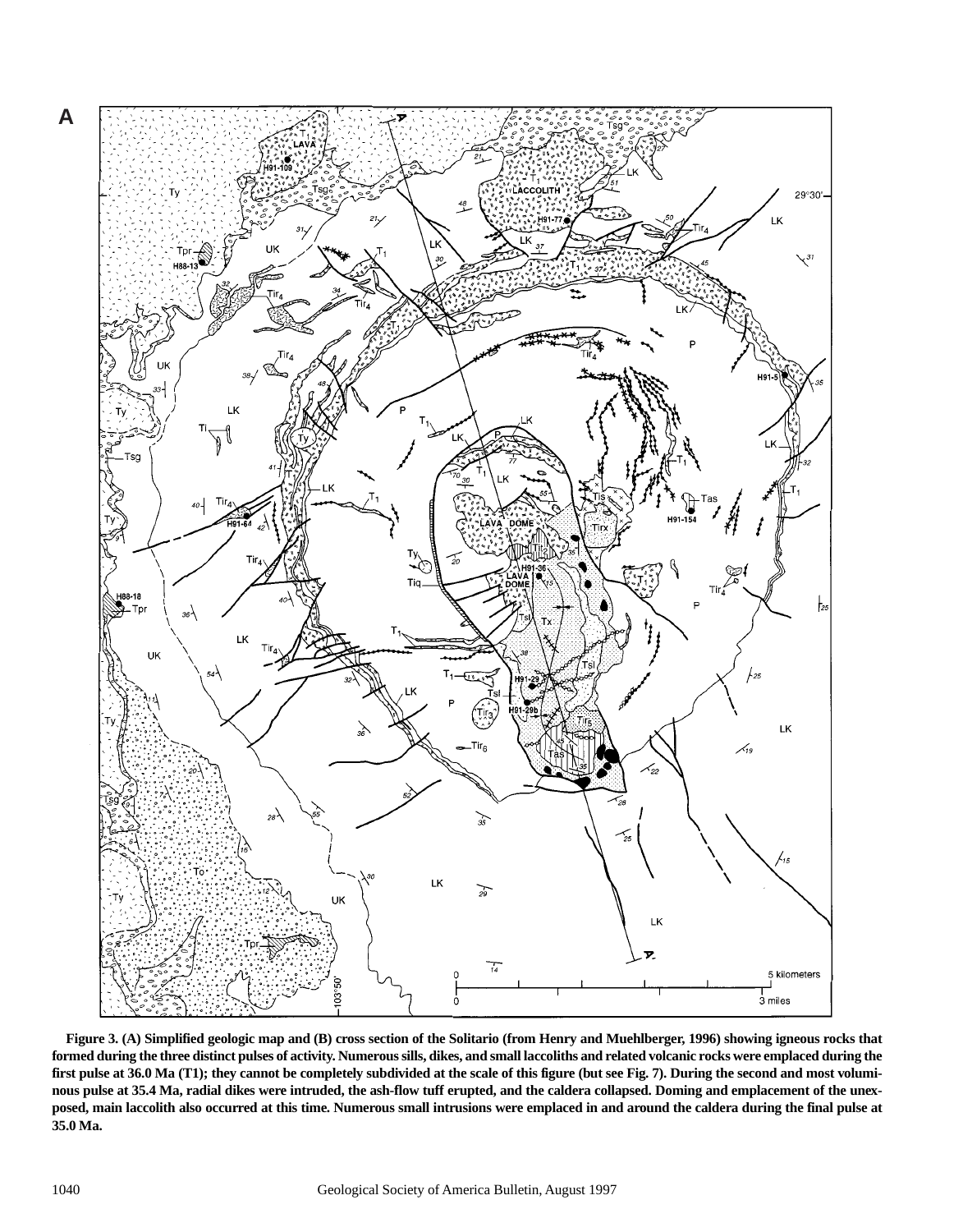



the top of what was to become the Solitario. Lava domes and related pyroclastic deposits of aphyric rhyolite that crop out within the northern and central part of the caldera (Fig. 3) are probable extrusive equivalents of the aphyric sills. The domes rest upon uppermost Cretaceous rocks and are overlain by caldera-filling debris deposits (Tx) or trachyte lava (Tvt). These relations indicate that the domes were emplaced before caldera collapse.

Porphyritic rhyolites are represented by the lava flow northwest of the dome, by a megabreccia block within the caldera, and by abundant clasts in the Solitario Conglomerate (Tsg; Fig. 3). Correlation is based on petrographic similarity, field constraints, and, for the flow, indistinguishable <sup>40</sup>Ar/<sup>39</sup>Ar ages (Table 1). The megabreccia block, which is about 200 m long, consists of two flows of porphyritic rhyolite. Presumably, this block was part of a sequence of lavas that overlay the Solitario before doming. No flows are preserved in situ, but their prevalence as clasts in Solitario Conglomerate west of the dome indicates that they must have been abundant.

Early emplacement of these sills, before major doming and caldera collapse of the Solitario, is indicated by field relations and by  ${}^{40}Ar/{}^{39}Ar$  ages (Table 1; Fig. 5). Sills are cut by faults related to doming and by quartz-phyric rhyolites (Tir4) that intrude along the faults. Sills in Cretaceous rocks in the downdropped caldera block and in Paleozoic rocks outside the caldera are truncated by the caldera boundary fault (Fig. 3). Several megabreccia blocks within the caldera consist of Cretaceous limestone with sills. Locally, aphyric rhyolite appears to crosscut porphyritic rhyolite,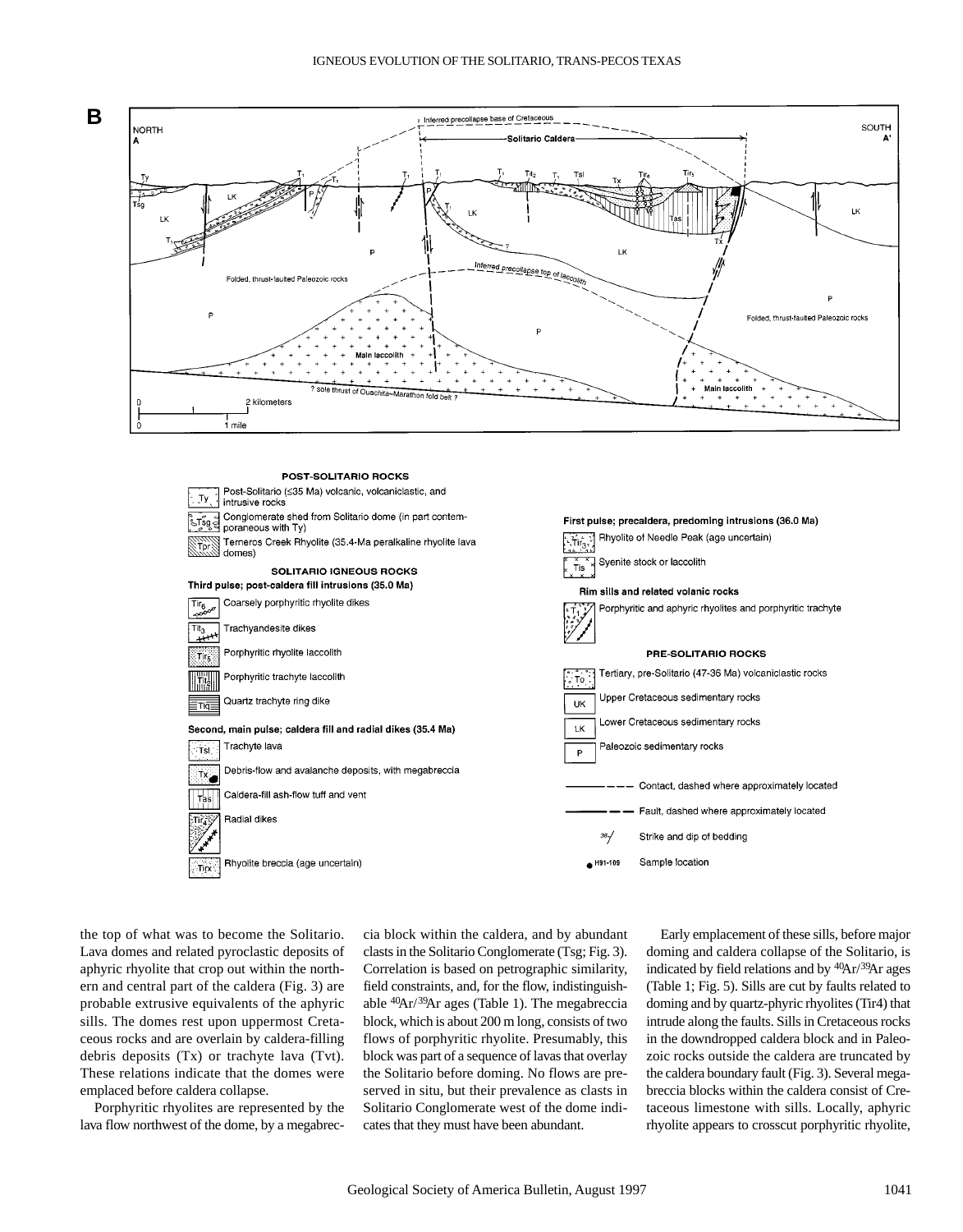TABLE 1. 40Ar/39Ar DATA ON ALKALI FELDSPAR FROM IGNEOUS ROCKS OF THE SOLITARIO AND VICINITY

| Unit                                                                                                                                                                                           | Sample          | Lat     | Lona              | Plateau age      | 39Ar |
|------------------------------------------------------------------------------------------------------------------------------------------------------------------------------------------------|-----------------|---------|-------------------|------------------|------|
|                                                                                                                                                                                                |                 | (°N)    | $(W^{\circ})$     | (Ma)             | (%)  |
| Rhyolite of Black Mesa (Tr)                                                                                                                                                                    |                 |         |                   |                  |      |
|                                                                                                                                                                                                | H87-64          | 29 21.3 | 103 43.6          | $34.71 \pm 0.12$ | 56.0 |
| Terneros Creek Rhyolite (Tpr)                                                                                                                                                                  |                 |         |                   |                  |      |
|                                                                                                                                                                                                | H88-13          | 29°29.5 | 103°51.4          | $35.46 \pm 0.12$ | 85.4 |
|                                                                                                                                                                                                | H88-18          | 29°26.7 | 103°51.8          | $35.26 \pm 0.12$ | 60.2 |
|                                                                                                                                                                                                | H88-98          | 29°33.0 | $103^{\circ}48.5$ | $35.58 \pm 0.12$ | 100  |
|                                                                                                                                                                                                | H88-100         | 29°31.5 | 103°46.0          | $35.38 \pm 0.12$ | 83.8 |
| Solitario igneous rocks                                                                                                                                                                        |                 |         |                   |                  |      |
| Third pulse                                                                                                                                                                                    |                 |         |                   |                  |      |
| Coarsely porphyritic rhyolite dikes (Tir6)                                                                                                                                                     |                 |         |                   |                  |      |
|                                                                                                                                                                                                | H91-29          | 29°25.9 | 103°48.1          | $34.92 \pm 0.12$ | 94.7 |
|                                                                                                                                                                                                | H91-29b         | 29°25.8 | 103°47.9          | $34.99 \pm 0.12$ | 62.2 |
| Second, main pulse                                                                                                                                                                             |                 |         |                   |                  |      |
| Ash-flow tuff and vent of the Solitario (Tas)                                                                                                                                                  |                 |         |                   |                  |      |
|                                                                                                                                                                                                | H91-36          | 29°26.8 | 103°48.2          | $35.29 \pm 0.12$ | 100  |
|                                                                                                                                                                                                | H91-154         | 29°27.4 | 103°46.7          | $35.40 \pm 0.12$ | 83.0 |
| Quartz-phyric (radial) dikes (Tir4)                                                                                                                                                            |                 |         |                   |                  |      |
|                                                                                                                                                                                                | H91-64          | 29°27.3 | 103°50.9          | $35.51 \pm 0.12$ | 82.6 |
| First pulse                                                                                                                                                                                    |                 |         |                   |                  |      |
| Rhyolite lava equivalent to rim sills                                                                                                                                                          |                 |         |                   |                  |      |
|                                                                                                                                                                                                | H91-109         | 29°30.3 | 103°50.6          | $35.95 \pm 0.13$ | 71.4 |
| Rim sills (Tir2)                                                                                                                                                                               |                 |         |                   |                  |      |
|                                                                                                                                                                                                | H91-5<br>H91-77 | 29°28.5 | $103^{\circ}45.8$ | $36.02 \pm 0.13$ | 82.1 |
|                                                                                                                                                                                                |                 | 29°29.8 | 103°47.8          | $36.03 \pm 0.13$ | 64.0 |
| <i>Note:</i> $\lambda_B = 4.963 \times 10^{-10}$ yr <sup>-1</sup> ; $\lambda_{\epsilon + \epsilon'} = 0.581 \times 10^{-10}$ yr <sup>-1</sup> ; <sup>40</sup> K/K = 1.167 × 10 <sup>-4</sup> . |                 |         |                   |                  |      |

and vice versa. Three <sup>40</sup>Ar/<sup>39</sup>Ar ages determined on porphyritic rhyolite, including a sill in the northeastern rim, the northern laccolith adjacent, and the lava in the northwest, range from  $36.03 \pm 0.13$  to  $35.95 \pm 0.13$  Ma. All are indistinguishable within the limits of analytical uncertainty. We infer that the aphyric rhyolite and porphyritic trachyte intrusions were emplaced at the same time on the basis of field relations.

The volume of this early magmatism is difficult to estimate because of disruption by caldera collapse and extensive erosion. However, a minimum volume would be about  $22 \text{ km}^3$  if sills average 200 m thick across a 12-km-diameter circle. Related volcanic rocks might add another 10 km3.

**Porphyritic Syenite (Tis).** A complex intrusion of porphyritic syenite, about  $1.5 \times 1$  km, is exposed along and is truncated by the eastern margin of the caldera (Fig. 3). Outcrop and subsurface data from mineral exploration drill holes (Corry et al., 1990) suggest that the syenite rose as a stock that spread laterally along a southeast-dipping thrust fault. Field relations indicate the syenite was contemporaneous with the rim sill rhyolites. The syenite is cut by both aphyric and porphyritic rhyolite dikes (Fig. 3), but several sills of aphyric rhyolite strike into but do not cut the syenite along its northeastern margin. This area is poorly exposed, and it is possible that the sills simply terminated at the contact and are not cut by the syenite. The syenite is cut by the eastern boundary fault of the caldera, so definitely predated caldera collapse.

**Rhyolite of Needle Peak (Tir3).** The rhyolite of Needle Peak consists of a small plug and a thick, discontinuous dike of sparsely porphyritic rhyolite that are separated from intruded Paleozoic rocks by a thick breccia of the same rhyolite and host rock. The contact between breccia and Paleozoic rock dips steeply inward, suggesting explosive eruption through an upward-widening vent. Time of emplacement of the rhyolite of Needle Peak is unknown. The surrounding breccia suggests shallow emplacement, which would require that the dome be already uplifted and deeply eroded. However, if the caldera had existed at the time of intrusion, the rhyolite likely would have been emplaced along the caldera fault or extruded into the caldera.

# **Main Pulse: Radial Dikes, Ash-Flow Eruption, Laccolith Emplacement, and Formation of the Solitario Dome**

The second and most voluminous pulse of activity occurred at about 35.4 Ma and included emplacement of the main laccolith; doming; intrusion of quartz-phyric, radial dikes (Tir4); eruption of the ash-flow tuff of the Solitario (Tas); and possibly emplacement of rhyolite breccia (Tirx).  $^{40}Ar/^{39}Ar$  ages ranging from 35.51  $\pm$  0.12 Ma to  $35.29 \pm 0.12$  Ma indicate that this second pulse occurred long after emplacement of the early sills at 36.0 Ma.

**Rhyolite Breccia (Tirx).** An intrusion of rhyolite breccia 500 to 700 m across contains angular to moderately rounded clasts of aphyric and porphyritic rhyolite and Paleozoic rocks in a felsic, pumiceous groundmass. The breccia intrudes porphyritic syenite just east of the caldera (Fig. 3), is cut by quartz-phyric rhyolite dikes (Tir4), and is cut by the eastern boundary fault of the caldera. These field relations indicate that it was emplaced before doming or caldera collapse, possibly early during the main pulse. It may be a vent for the main ash-flow tuff that was terminated by caldera collapse or for a minor, earlier eruption.

**Quartz-Phyric Rhyolite Dikes (Tir4).** Petrographically distinct, finely porphyritic rhyolite (Tir4; Fig. 6) forms (1) generally radial dikes and some sills in the Cretaceous rim, (2) dikes, sills, and irregular intrusions in Paleozoic rocks, and (3) dikes in porphyritic syenite (Tis) and rhyolite breccia (Tirx) east of the caldera. These rhyolites, which are restricted to the northern part of the Solitario, are the second-most abundant of the exposed intrusive types.

The dated dike in the western rim (Fig. 3) is the best example of the radial dikes. It thickens toward the center of the dome from no more than 5 m on the west to about 200 m on the east. This and several other quartz-phyric rhyolites entrain xenoliths of Paleozoic and Cretaceous rocks. Notably, the western dike contains abundant clasts of Cretaceous limestone up to 15 cm in diameter along its margin. The dike is strongly flow banded parallel to the margin, which, along with the abundant lithics, gives the appearance of welded tuff. Cretaceous rocks adjacent to the dike are brecciated.

Quartz-phyric rhyolites that cut Paleozoic rocks in the northern part of the basin form a crudely concentric band that follows a fault that was previously interpreted to be a Paleozoic thrust (Corry et al., 1990). However, the fault is steeply dipping, and we have reinterpreted it as a circumferential, doming fault (Henry and Muehlberger, 1996).

We interpret the quartz-phyric dikes to have intruded along radial and concentric fractures during doming and to be offshoots from the main laccolith. The increase in thickness of the dated dike may reflect increased inward separation of the Cretaceous rocks during doming. The quartzphyric rhyolites may represent incipient or initial eruption of the laccolith magma chamber that eventually led to ash-flow eruption and caldera collapse. The dated dike gives an <sup>40</sup>Ar/<sup>39</sup>Ar age on alkali feldspar of  $35.51 \pm 0.12$  Ma (Table 1; Fig. 5).

**Ash-Flow Tuff and Vents (Tas).** Coarsely porphyritic, densely welded, devitrified, quartztrachyte ash-flow tuff (Fig. 8) crops out in the southern part of the caldera and commonly forms clasts in overlying debris deposits throughout the rest of the caldera (Fig. 3). A definite vent is present about 1.7 km east of the caldera, and several probable but poorly preserved vents lie along the northern caldera boundary fault.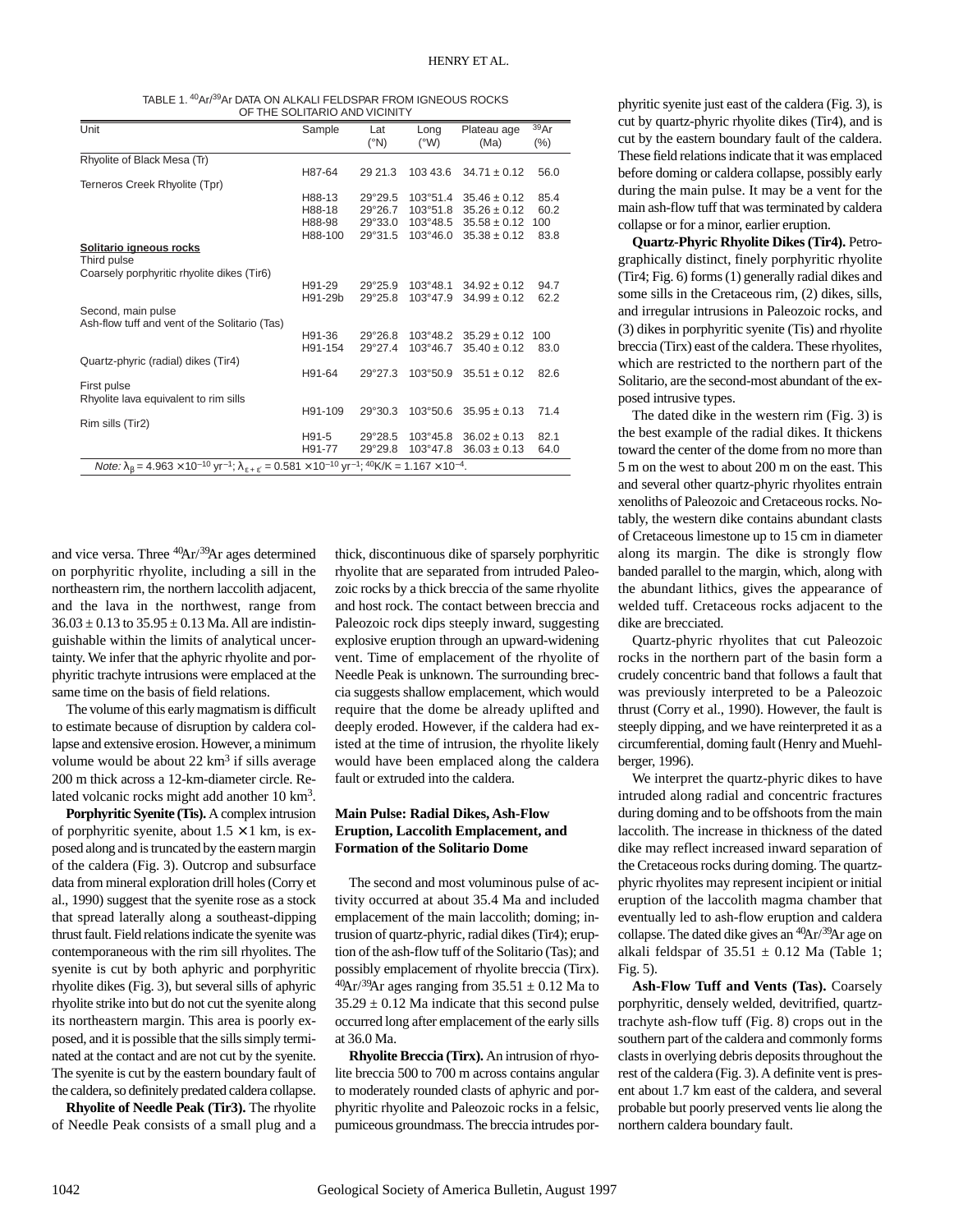The exposed tuff is about 150 m thick, rests upon coarse debris deposits (Tx), and is overlain by other debris deposits. Variations in abundances of lithic fragments, which consist of Paleozoic rocks, possible Cretaceous limestone, and various igneous rocks, suggest that the tuff consists of several flows that compose a single cooling unit. A basal lithic accumulation layer a few meters thick contains 50% to 70% clasts up to 1.5 m in diameter. Lithic abundance decreases abruptly to 10% to 20% above the base. A 1–1.5-m-thick layer about 30 m above the base contains 50% lithics up to 110 cm in diameter, mostly of a porphyritic igneous rock that is mineralogically similar to the host tuff and may represent relatively nonvesiculated magma lumps. This layer probably separates different ash flows. The tuff also contains clasts of itself that must have been derived from early erupted tuff, possibly deposited on the rim of the caldera. The progression in lithic and pumice abundance and size suggests changes in the intensity of eruption, possibly related to changes in vent diameter (Wilson et al., 1980).

Additional tuff may underlie exposed tuff. The base of caldera fill is nowhere exposed in the southern part of the caldera, and the presence of clasts of welded tuff within, and of debris deposits beneath, tuff outcrops indicate that some tuff eruption and collapse preceded deposition of exposed tuff. On the basis of the amount of collapse in the southern part of the caldera, intracaldera tuff could be nearly 1 km thick there (Fig. 3).

The tuff dips northward beneath debris deposits and does not reappear in the northern part of the caldera. However, debris deposits in that area contain clasts of densely welded ash-flow tuff up to 3 m in diameter. The clasts indicate that tuff cropped out near the northern margin of the caldera, either within the caldera or on its rim. In addition, low-level aeromagnetic data (Fig. 10) are consistent with a wedge of ash-flow tuff that thins progressively to the north. A distinct positive magnetic anomaly coincides with ash-flow tuff outcrops in the southern part of the caldera. Ash-flow tuff probably ponded preferentially in the southern part of the caldera because that part subsided first and most (Henry and Muehlberger, 1996).

The definite vent 1.7 km east of the caldera is an elongate stock about 300 by 150 m that cuts Paleozoic rocks. The rock is vesicular, vertically flow banded, and contains 10% to 30% angular clasts of Paleozoic rocks up to 13 cm in diameter (Fig. 9). Although most of the body is intensely altered, less-altered rock along the southern margin contains a distinctive phenocryst assemblage indistinguishable from that in the ash-flow tuff and unlike that in any other exposed igneous rock of the Solitario. We interpret this body to be a vent, frozen above the level of vesiculation but below the level of explosive magma fragmentation.



**Figure 4. Representative 40 Ar/<sup>39</sup> Ar age spectra for igneous rocks of the Solitario and Terneros Creek Rhyolite (see Table 1). Plateau age is defined using criteria of Fleck et al. (1977). Arrows show increments used in plateau. Numbers show selected extraction temperatures (°C).**



**Figure 5. <sup>40</sup> Ar/ <sup>39</sup> Ar ages with 1**σ **error bars for dated rocks of the Solitario and Terneros Creek Rhyolite. Also shown are inferred ages for undated rocks based on field relations. Activity in the Solitario occurred in at least three brief episodes separated by long periods of repose.**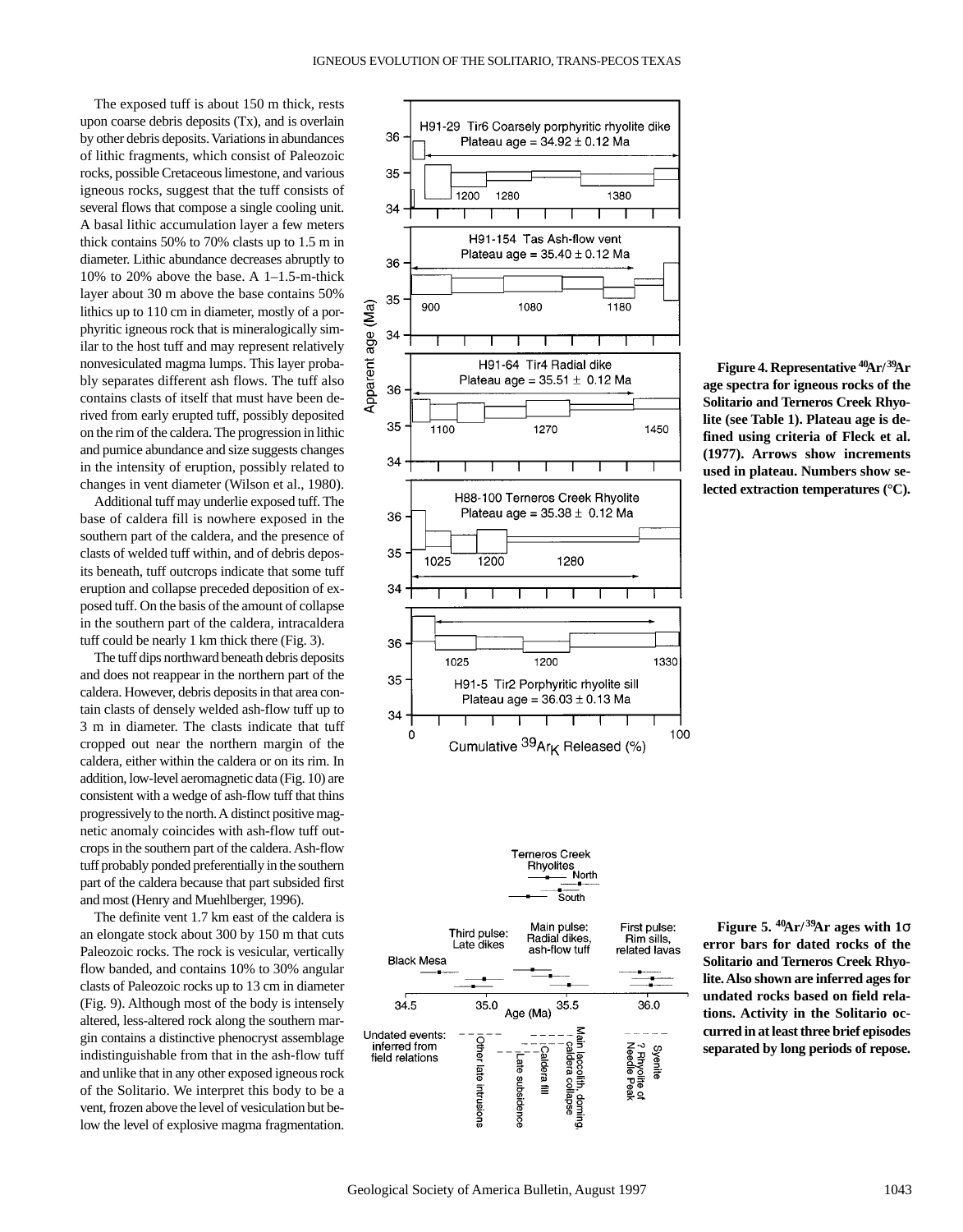

**Figure 6. Phenocryst abundances of igneous rocks of the Solitario. The different groups are distinguished by phenocryst abundance and size and by field relations and 40 Ar/<sup>39</sup> Ar age.**

Probable vents along the northern caldera boundary consist of a series of discontinuous outcrops of coarsely clastic tuff. These bodies are covered by talus except in arroyo cuts but may be more continuous along the boundary. Although highly altered, the rocks have recognizable tuffaceous matrices, locally with coarse phenocrysts of alkali feldspar and biotite, and are petrographically similar to the ash-flow tuff. We interpret these bodies to be ash-flow vents that were disrupted during caldera collapse.

The volume of ash-flow tuff is unknown but is probably between 2 and 20 km<sup>3</sup>. The smaller value is an estimate for intracaldera tuff from its outcrop area and reasonable subsurface extrapolation. The larger volume is based on the area and amount of subsidence of the asymmetric caldera. This estimate assumes that all collapse resulted from evacuation of the underlying magma chamber. Both estimates are limited by uncertainties in subsurface geometry, a ubiquitous problem for estimating tuff volumes. Obviously, only a small part of the tuff ponded within the caldera. Correlative outflow deposits, other than what was deposited on the immediate caldera rim and reworked into debris deposits, have not been recognized despite exposure of the appropriate stratigraphic interval immediately west of the caldera.

<sup>40</sup>Ar/<sup>39</sup>Ar ages on alkali feldspar from the tuff and from the major vent are  $35.29 \pm 0.12$  and  $35.40 \pm 0.12$  Ma, respectively (Table 1; Fig. 5). These ages overlap within analytical uncertainty, and certainly the tuff and vent should have indistinguishable ages. Ponding of tuff within the caldera indicates that eruption and caldera collapse were contemporaneous, as is true for almost all calderas (Lipman, 1984).

**Caldera-fill Debris Deposits and Lava (Tx and Tsl).** A thick sequence of megabreccia, debris-flow and debris-avalanche deposits, and lava fill the caldera. These are well exposed along both sides of a roughly north-striking syncline resulting from late subsidence of the caldera (Fig. 3), and a semiregular stratigraphy can be followed around much of the caldera. The lowest exposed deposits, which mostly underlie the caldera-forming ash-flow tuff and probably overlie buried tuff at the southern end of the caldera (Fig. 3), are extremely coarse, unstratified, laterally discontinuous breccias. They contain common Paleozoic clasts and megabreccia blocks up to 200 m across near the southern and eastern

caldera walls (Fig. 3). Most blocks are Cretaceous rocks, several with early sills, but one consists of two lava flows of porphyritic rhyolite equivalent to the early porphyritic sills.

A middle sequence is coarse but distinctly less so than the underlying rocks, includes some well-bedded, laterally continuous deposits, has few megabreccia blocks, and generally lacks Paleozoic clasts. Layering is defined by abrupt changes in clast type or in maximum and average clast sizes with diffuse boundaries between layers. A porphyritic trachyte lava (Tvt) is interbedded with these deposits (Fig. 3). The highest deposits range from coarse and massive to relatively fine and well bedded, are distinctly continuous, lack any megabreccia, and include some massive, tuffaceous deposits that may be nonwelded ash-flow tuff.

The interbedding of ash-flow tuff, breccia, and debris deposits and general upward fining are characteristic of caldera-fill sequences (Lipman, 1976, 1984). These deposits indicate that caldera collapse occurred contemporaneously with ashflow eruption and that the caldera was deepest immediately following eruption and collapse. Collapse created, nearly instantaneously, a large, deep, closed basin bounded by a nearly vertical scarp that may have been more than 1 km high in the southern part of the caldera. Continued failure of the caldera walls generated landslides and debris-avalanches that accumulated within the caldera, slowly filling it and reducing relief. Continuity of the trachyte lava and presence of fluvial deposits indicate that the caldera basin eventually became relatively flat.

Late subsidence that generated the north-striking syncline may have begun during deposition of the stratigraphically highest debris deposits, which dip less steeply than do lower deposits. Subsidence distinctly postdated initial ash-flow eruption and caldera collapse and so must represent a distinct event, possibly related to eruption of the late, small-volume tuffs.

**Solitario Laccolith.** The main laccolith of the Solitario is not exposed and, by our estimate, lies at a present depth of approximately 1.5 km (Henry and Muehlberger, 1996). Nevertheless, its characteristics can be inferred from comparison with the ash-flow tuff, from geophysical data, and from comparison with other major, calderarelated intrusions in Trans-Pecos Texas.

The ash-flow tuff is the eruptive equivalent of an underlying magma chamber, which is most likely the laccolith. A large pumice fragment, which is generally considered the best indication of magma composition (Walker, 1972), contains approximately  $65\%$  SiO<sub>2</sub> and high total alkalies, probably reflecting the abundant feldspar phenocrysts (Henry, 1996). Therefore, the main laccolith likely consists of quartz monzonite, the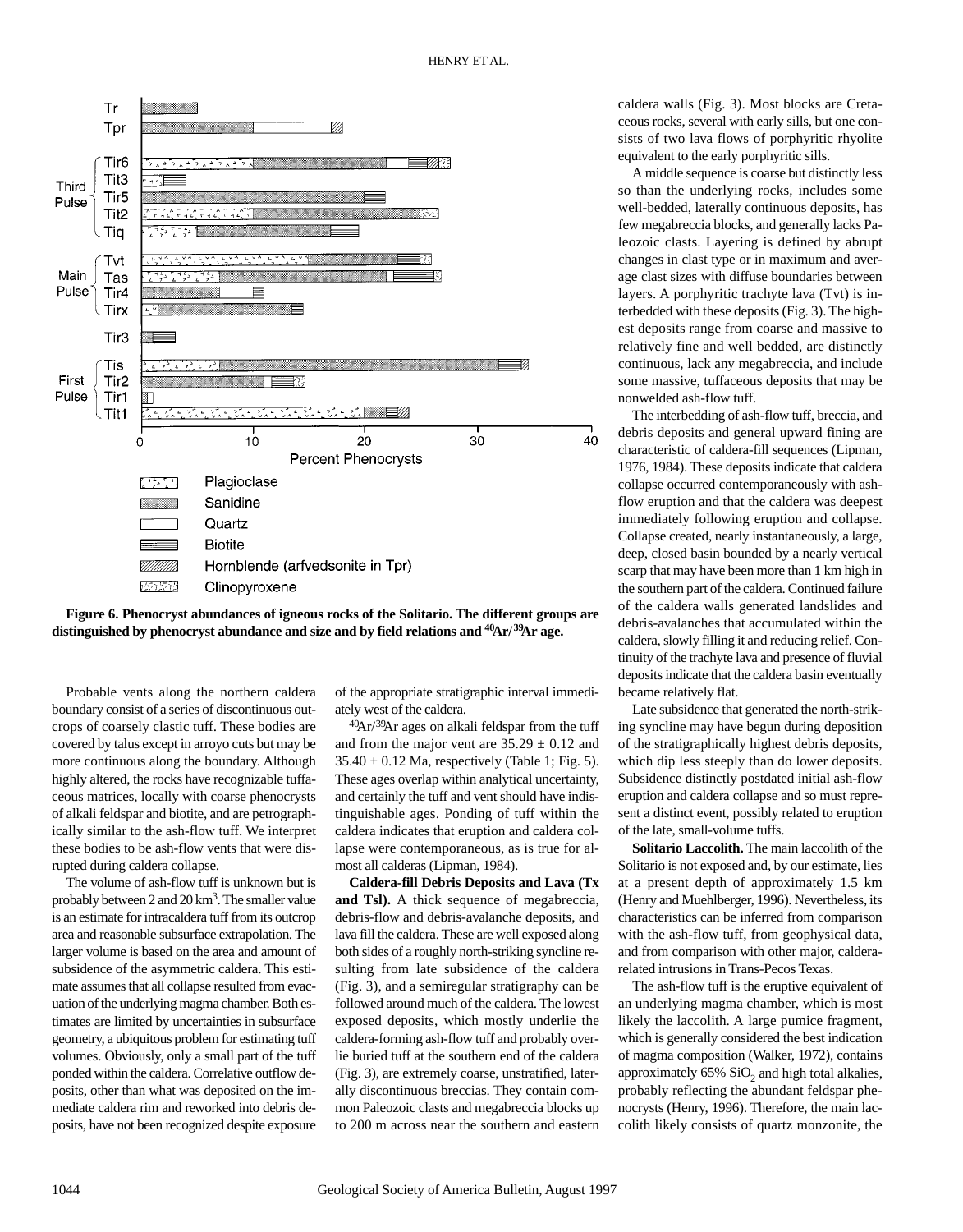coarse-grained equivalent of tuff of that composition, composed of alkali feldspar, plagioclase, biotite, quartz, and clinopyroxene, all of which are phenocrysts in the tuff. This composition and mineralogy are similar to those of exposed resurgent intrusions of several calderas in Trans-Pecos Texas, particularly quartz monzonites in the Chinati Mountains and Infiernito calderas (Fig. 11; Cepeda and Henry, 1983; Henry et al., 1992).

Regional aeromagnetic data (Fig. 11) support the interpretation that the Solitario laccolith is compositionally like the resurgent intrusions. All calderas in Trans-Pecos Texas, as well as the Solitario, are expressed as positive magnetic anomalies (Fig. 11) that reflect the exposed or underlying, solidified magma body. Most notable are anomalies associated with the exposed resurgent intrusions of the Chinati Mountains and Infiernito calderas (Cepeda and Henry, 1983; Henry et al., 1992). The lower relief of the magnetic anomaly associated with the Solitario is consistent with the laccolith being covered by at least 1.5 km of sedimentary rock.

The low-level aeromagnetic map also illustrates both the magnetic signature of the buried laccolith and the influence of the caldera (Fig. 10). The map shows a positive anomaly outside and approximately outlining the caldera. The caldera is a magnetic low, except at the south end where a positive anomaly overlies exposed ash-flow tuff, the eruptive product of the laccolith. These features are consistent with a magnetic high above the remaining thick part of the laccolith outside the caldera and a relative low within the caldera where the underlying laccolith must be thinner by the amount of caldera collapse. The surrounding magnetic high drops off outward as the laccolith thins toward its margin. The steep negative anomaly immediately north of the ash-flow tuff coincides with a late porphyritic rhyolite intrusion (Tir5; Fig. 3), which may have been emplaced during a period of reversed polarity. Corry et al. (1990) interpreted the magnetic data to indicate buried mafic intrusions related to the maficintermediate volcano to the west in the Bofecillos Mountains (Fig. 11). However, only one such intrusion, a 200-m-wide trachyandesite laccolith, is present in the Solitario, and it has negligible expression in the magnetic map (Figs. 3 and 10).

**Timing and Duration of the Main Pulse.**We interpret laccolith emplacement, doming, radialdike intrusion, ash-flow eruption, and caldera collapse and filling to be penecontemporaneous events at about 35.4 Ma (Table 1; Fig. 5). Although the <sup>40</sup>Ar/<sup>39</sup>Ar ages of the dike, ash-flow vent, and ash-flow tuff match likely relative ages, they are analytically indistinguishable. Certainly the ash-flow tuff and its vent should have formed within a few days of each other. The analytical data allow intrusion of the radial dikes to have



**Figure 7. Geologic map of northeast rim of Solitario. At least six sills of the first pulse can be distinguished on the basis of rock type, stratigraphic position, and separation by continuous screens of Cretaceous rocks a few meters to about 15 m thick.**

preceded ash-flow eruption by a significant interval. However, the dikes probably intruded during initial growth of the laccolith because the radial and concentric fractures along which the dikes intrude likely formed at that time. Ash-flow eruption may have begun when these same domerelated fractures connected the laccolith magma chamber to the surface. Doming and extensional fracturing over shallow magma chambers are effective in initiating eruption (Lipman, 1984). Ash-flow eruption and caldera collapse certainly terminated growth of the dome.

All these events probably occurred in a short time, probably much less than 10 000 yr. Even a magma chamber the size of the main laccolith would cool and solidify rapidly. An infinite sheet (sill) 2.5 km thick, the inferred thickness of the laccolith (Henry and Muehlberger, 1996), would solidify in less than 10 000 yr from conduction alone (Cathles, 1981). A laccolith that also lost heat by convection (hydrothermal circulation) would cool still more rapidly.

Filling of the caldera was probably also rapid. Trachyte lava (Tvt) overlies the ash-flow tuff separated by only a modest thickness of fill (Fig. 3), so the lava probably erupted soon after collapse. Both filling and late subsidence of caldera fill ended before 35.0 Ma, when coarsely porphyritic rhyolite dikes of the third pulse were intruded.

## **Third Pulse: Late Intrusions**

The third pulse of magmatism in the Solitario consists of a series of dikes and small laccoliths emplaced in and around the caldera. <sup>40</sup>Ar/<sup>39</sup>Ar ages of approximately 35.0 Ma are available for only two of the coarsely porphyritic rhyolite dikes (Tir6; Figs. 3 and 5), but field relations indicate that other intrusions are also late.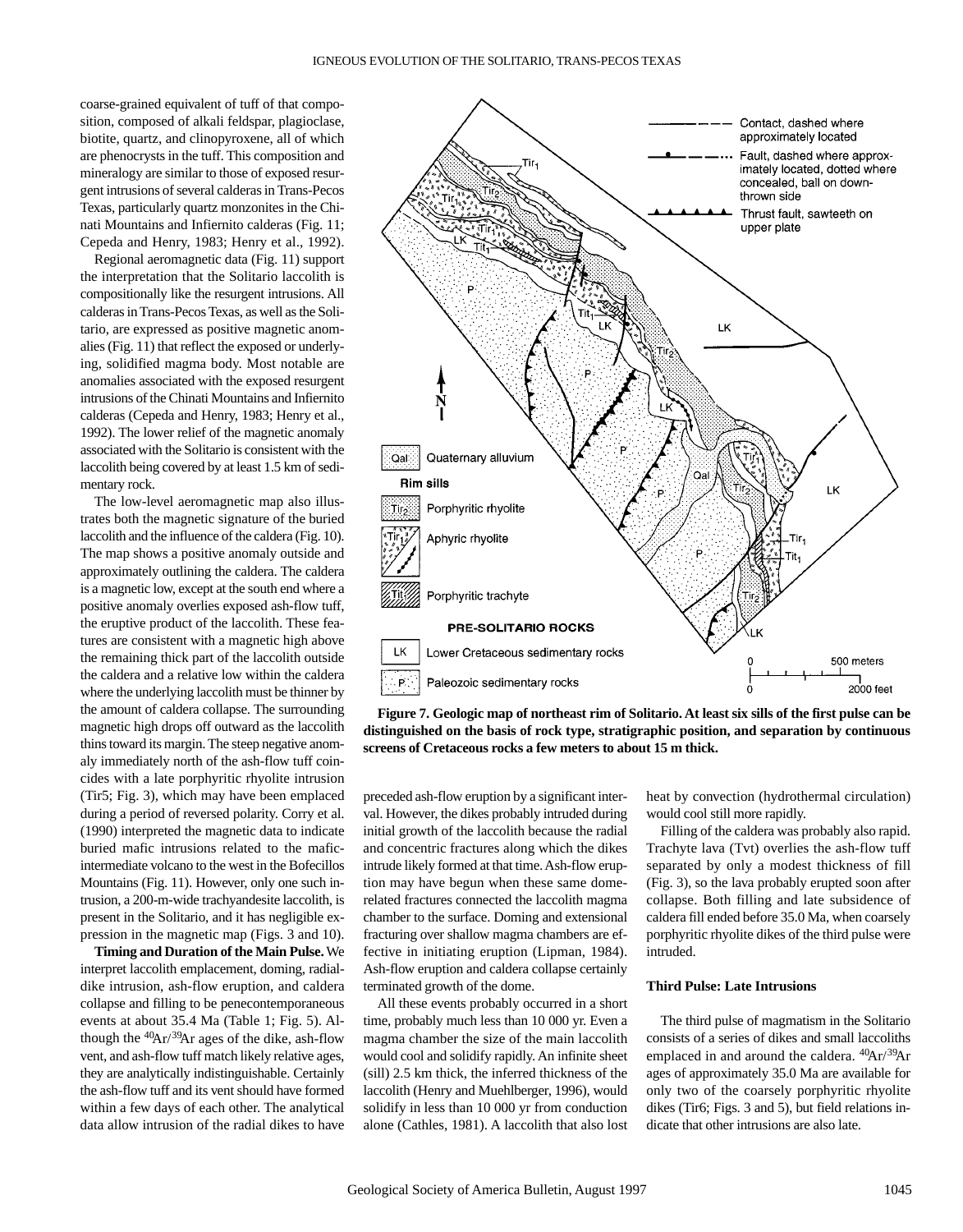

Figure 8. Densely welded ash-flow tuff of the Solitario, showing dis**tinctive thick, dark pumice and lithic fragment of Paleozoic novaculite (lower right). 40 Ar/<sup>39</sup> Ar age of tuff is 35.29 ± 0.12 Ma. Photograph is of a clast within caldera-fill debris deposits. Coin diameter is 2.5 cm.**



**Figure 9. Outcrop of ash-flow vent. Rock is mostly vertically flowbanded, entrains numerous lithics up to 13 cm in diameter of Paleozoic rocks, and contains a phenocryst assemblage indistinguishable from that of the ash-flow tuff.**

A group of mostly east-northeast–striking, vertical, coarsely porphyritic rhyolite dikes (Tir6) up to 8 m thick and 1.5 km long cuts caldera-fill debris deposits and ash-flow tuff in the southern part of the caldera. The dikes are distinguished by their complex phenocryst assemblage (Fig. 6), particularly the presence of alkali feldspars up to 1.7 cm long. The vertical attitude of the dikes across the syncline indicates that they were emplaced after late subsidence in the caldera. <sup>40</sup>Ar/<sup>39</sup>Ar ages of  $34.92 \pm 0.12$  and  $34.99 \pm 0.12$  Ma on two dikes confirm a distinct, younger pulse of activity (Table 1; Fig. 5).

Other late intrusions include a 2-km-long quartz trachyte dike (Tiq) that was emplaced along the western ring fracture; an irregular, porphyritic trachyte laccolith(?) (Tit2) in the northcentral part of the caldera; a porphyritic rhyolite laccolith(?) (Tir5) in the southern part of the caldera; and several sparsely porphyritic trachyte dikes (Tit3) (Fig. 3). All of these bodies either cut caldera fill or intrude along the ring fracture and must be younger than 35.4 Ma. Several also appear to have been emplaced after subsidence of the caldera. A biotite K-Ar age of  $34.4 \pm 0.8$  Ma from the quartz trachyte dike (Tiq) is consistent with the <sup>40</sup>Ar/<sup>39</sup>Ar ages (Henry and Kunk, 1996).

Several small pods of basalt intrude Cretaceous rocks along a fault, probably related to caldera collapse, in the northern part of the caldera. The time of emplacement and relationship to other igneous activity in the Solitario is unknown. However, its chemical composition in comparison to other basalts in the region indicates it is part of mid-Tertiary activity rather than part of younger, extension-related magmatism (James and Henry, 1991; Henry, 1996). Thus it could be a mafic part of the Solitario igneous system.

# **Terneros Creek Rhyolite; 35.4 Ma Magmatism Around the Solitario**

At least eight peralkaline rhyolite lava domes (Terneros Creek Rhyolite; Fig. 1) erupted north and west of the Solitario about 35.4 Ma, contemporaneously with the main pulse of activity in the Solitario (Fig. 5).  $\frac{40}{\text{Ar}}$  / $\frac{39}{\text{Ar}}$  ages of four domes range from  $35.26 \pm 0.12$  to  $35.58 \pm 0.12$  Ma (Table 1; Fig. 5). This range exceeds  $1\sigma$  uncertainty, thus the rhyolites may have erupted over a period of several hundred thousand years. However, field relations are not available to determine relative ages between the different domes, and only the youngest and oldest ages do not overlap at 1σ. Ages do not correlate with geographic position, so eruption did not migrate with time. Therefore, a mean age of  $35.42 \pm 0.13$  Ma may be the best estimate of their age.

Regardless of the age span indicated by the data, the Terneros Creek Rhyolites erupted contemporaneously with the main pulse in the Solitario (Fig. 5). These rhyolites are present only near the Solitario. However, chemical and isotopic data indicate that the two groups are distinct and cannot have come from the same source, despite their contemporaneity and close spatial association. Chemical (Henry, 1996) and petrographic data (Fig. 6) show that the Terneros Creek Rhyolites are peralkaline, whereas all Solitario rocks are metaluminous. Intermediate and mafic

rocks that could be parts of a differentiation suite occur in the Solitario but not with the peralkaline rhyolites. Pb isotopic data on two samples of Terneros Creek Rhyolite suggest that they were derived dominantly from the crust (James and Henry, 1993). The samples have low <sup>206</sup>Pb/<sup>204</sup>Pb and 207Pb/204Pb, similar to ratios in Precambrian basement and xenoliths of lower crustal rocks in Trans-Pecos Texas (James and Henry, 1993). Isotopic compositions of Solitario rocks have not been determined, but Pb and other geochemical data on similar silicic complexes in Texas indicate derivation from the mantle with variable crustal input (James and Henry, 1991, 1993).

We speculate that the Terneros Creek Rhyolites are lower crustal melts related to the large magma flux represented by the main pulse of activity in the Solitario. In contrast, we suggest that Solitario magmas are differentiates of mantle-derived basalt, likely with moderate crustal input. Similar interpretations of multiple magma sources related to crustal melting have been proposed for other laccolith systems (Nabelek et al., 1992).

### **Black Mesa Dome: 34.7 Ma Laccocaldera?**

Black Mesa is another possible laccocaldera that developed 8 km southeast of the Solitario at 34.7 Ma (Table 1; Fig. 1). The Black Mesa dome has a width of 2.5 km and an amplitude of 180 m. Cretaceous limestone is nearly flat-lying over the top of the dome but dips between 20 and 30° on its flanks. The dome is circular and symmetrical except around the north and northwest flanks, where a large scallop is occupied by coarse, lithic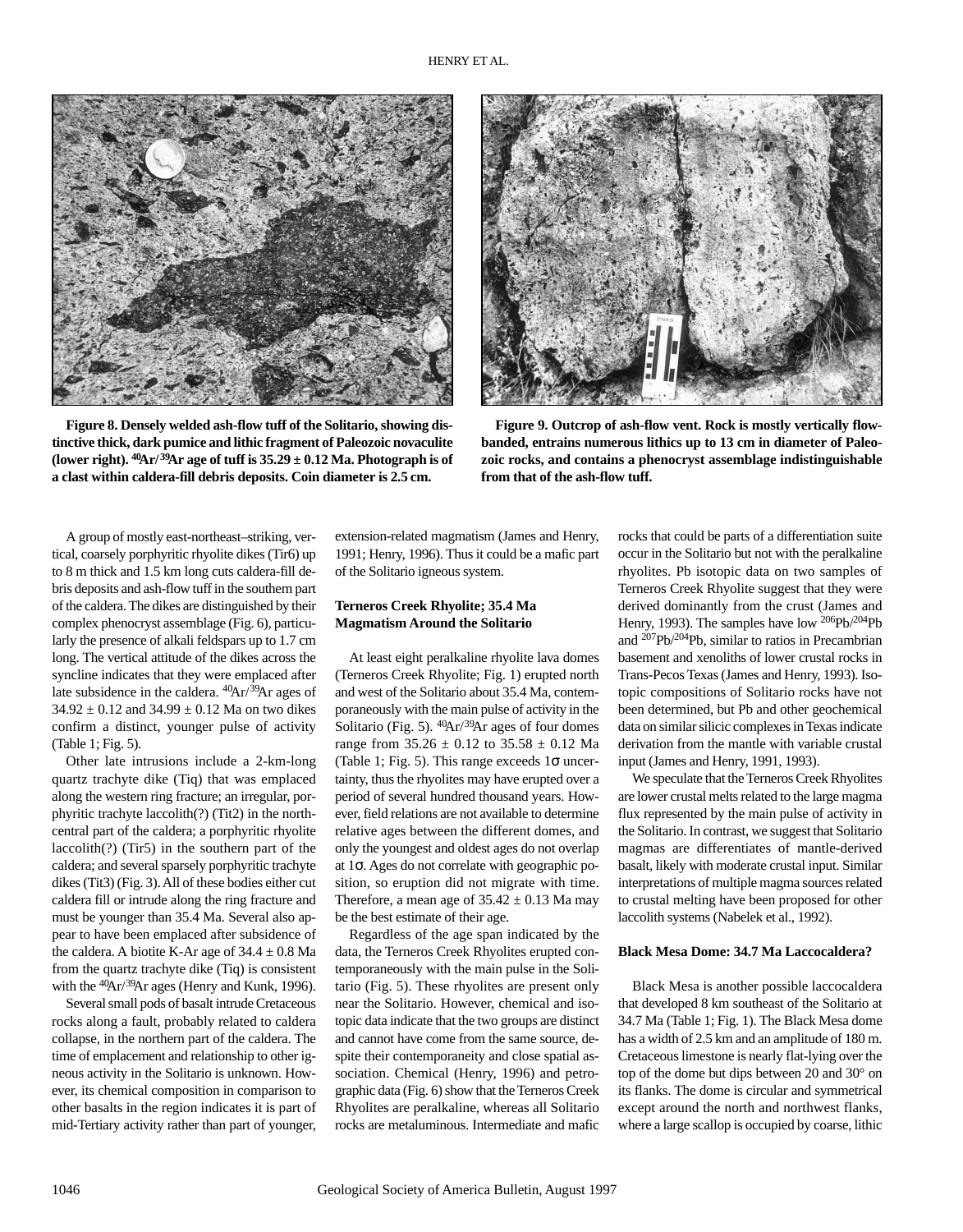tuff cut by a rhyolitic intrusion. A <sup>40</sup>Ar/<sup>39</sup>Ar age on the rhyolite intrusion is  $34.71 \pm 0.12$  Ma (Table 1). We infer that this is also the age of the laccolith, although the complexity of the Solitario suggests some caution, because the dome is so small that activity was likely to have been shortlived. The scallop on the northwest flank is either a caldera resulting from partial collapse of the dome or a crater where Cretaceous rocks were blown outward. The presence within tuff of blocks of Cretaceous rock that formerly covered the dome allows some collapse. By any interpretation, Black Mesa is a laccolithic dome that erupted pyroclastic material in an explosive event that removed part of its flank.

## **DISCUSSION**

# **Episodic Versus Continuous Development of the Solitario**

Evolution of the Solitario could involve either additional episodes or more continuous activity. Many intrusions are not dated, including ones we assign to each episode. However, most intrusions reasonably fit into one of the recognized pulses on the basis of field relations, intrusive setting, petrographic characteristics, or consideration of their likely origins. For example, intrusion of the radial dikes could have preceded emplacement of the main laccolith by as much as several hundred thousand years, on the basis of our <sup>40</sup>Ar/<sup>39</sup>Ar ages (Fig. 5). This would require a separate injection of magma from a deeper source, because no shallow magma chamber would remain molten for that duration. Intrusion of the radial dikes as offshoots of, and contemporaneous with, the main laccolith seems more reasonable.

Regardless of the number of episodes or continuity of activity, the 1 m.y. duration of activity in the Solitario requires repeated injection of magma from a source deeper than the main laccolith. The same estimates on duration of the main pulse apply to the entire history. A magma body the size of the main laccolith could not remain as a magma source for even 100 000 yr.

The Solitario would seem to be unusual both as a laccolith and as a caldera. However, we suggest that in fact it is more representative of both, on the basis of the geology of the Solitario and published descriptions of other calderas, laccoliths, and plutons. This point is elaborated herein below.

## **Comparison with Other Laccoliths and Plutons**

In comparing the Solitario to other laccoliths, a distinction needs to be made between the small, shallow laccoliths that have long been recognized and described in the literature (Gilbert, 1877;



**Figure 10. Low-level aeromagnetic map of the Solitario; simplified from map by AMAX Exploration, Inc. and reproduced from Corry et al. (1990). An irregular ring of positive anomalies occurs over the laccolith and a negative anomaly over most of the caldera where the laccolith is thinner by the amount of caldera subsidence. The positive anomaly in the southern part of the caldera coincides with outcrop of ash-flow tuff (Tas), the eruptive product of the laccolith. The negative anomaly immediately north of the tuff coincides with a late porphyritic rhyolite intrusion (Tir5) that may be reversely magnetized. The positive anomaly decreases progressively northward in the caldera, which we interpret to indicate progressive northward thinning of intracaldera ash-flow tuff.**

Johnson and Pollard, 1973; Hyndman and Alt, 1987; Corry, 1988; Jackson and Pollard, 1988) and larger, deeper laccoliths that are increasingly being recognized (see below). The Solitario is larger than these "traditional" laccoliths and has undergone a much more complex and episodic evolution. The vast majority of laccoliths in a recent compilation are less than 10 km across and 1 km thick (Corry, 1988). Comparison of size is slightly hampered because it is not always apparent whether the width of the intrusion or of the dome is cited. As shown by Jackson and Pollard (1988), the dome is significantly wider than the underlying intrusion. Using either criteria, the Solitario, with a dome diameter of at least 16 km and a probable intrusion diameter of 12 to 14 km, is large.

The complexity of evolution and longevity of the Solitario are what are most distinct from traditional laccoliths. Laccoliths typically evolve from an early phase involving emplacement of numerous, stacked sills and small laccoliths (Johnson and Pollard, 1973; Corry, 1988; Jackson and Pollard, 1988). Eventually, one sill grows to a diameter whereby it becomes mechanically easier to lift its roof than to keep growing radially. This body, which may be composed of multiple intrusions, becomes the main laccolith. This progression is generally viewed as a continuum (Corry, 1988). Physical modeling, theoretical considerations of heat loss, and observations of growth of possible historic laccoliths suggest that laccoliths can develop in as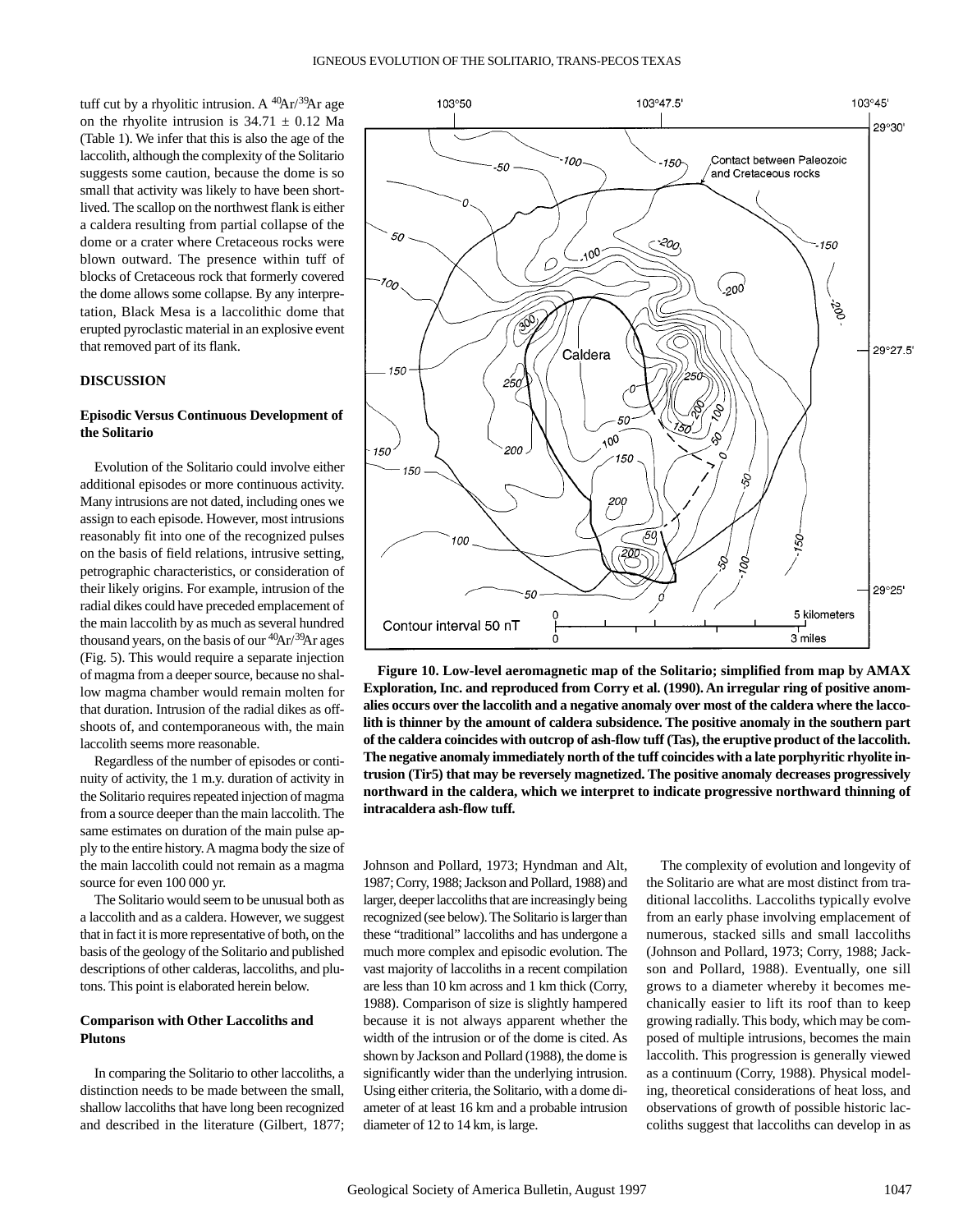

**Figure 11. Aeromagnetic map of southern Trans-Pecos Texas (G. Randy Keller, 1993, personal commun.). Positive magnetic anomalies are associated with calderas and other igneous centers, particularly with quartz monzonitic to granitic intrusions within the calderas. These include the Ojo Bonito intrusion of the Infiernito caldera and the West Chinati stock of the Chinati Mountains caldera. The broad positive anomaly associated with the Solitario is consistent with an underlying laccolith of quartz monzonite. Other positive anomalies include several in the Bofecillos Mountains immediately west of the Solitario that probably represent intrusions associated with mafic to intermediate stratovolcanoes, and anomalies south and east of the Chinati Mountains that probably represent uplifted basement.**

little as 100 years (Dixon and Simpson, 1987; Corry, 1988; Scaillet et al., 1995).

The Solitario follows the general sequence from initial sill emplacement to growth of a main laccolith. However, the main laccolith is about 0.6 m.y. younger than the initial sills and did not evolve continuously from them. The continuum model may apply to the main pulse, that is, numerous sills may have immediately preceded the main laccolith. These stages probably are continuous in most small laccoliths, but we know of no other studies of the precise timing of sill and laccolith development. Other laccoliths may also have developed episodically.

The further stages of ash-flow eruption, caldera collapse, and late intrusion are particularly uncommon in small laccoliths, although we cite several studies below that relate calderas to laccoliths. In part, this may simply reflect size of the laccolith magma system. Small bodies are unlikely to undergo any sort of complex history. Most laccoliths form clusters, notably in Trans-Pecos Texas (Maxwell et al., 1967) and in the Henry Mountains, Utah, which include several composite domes probably underlain by two or more laccoliths (Gilbert, 1877; Jackson and Pollard, 1988). Complex evolution and long-lived magma systems may be more common but expressed through emplacement of numerous separate laccoliths, rather than through the protracted development of a single laccolith system that we see in the Solitario.

In contrast, the Solitario is comparable in size to many major intrusions that are demonstrably laccoliths, sills, or otherwise floored, tabular bodies. The shape of these intrusions is indicated both from geophysical data for intrusions where the base is not exposed (Bott and Smithson, 1967; Sweeney, 1976; Carrier and Chapman, 1981; Lynn et al., 1981; Carle, 1988; Hodge et al., 1982; Vejmelek and Smithson, 1995; Lyons et al., 1996) and from exposed cross sections (Hamilton and Myers, 1967; Bridgwater et al., 1974; Sides, 1980; Brown et al., 1981; Hildebrand, 1984; Redden et al., 1985; John, 1988; Hogan and Sinha, 1989; Hogan et al., 1992; Hildebrand et al., 1990; Hutton and Ingram, 1992; Guillot et al., 1993; Simony and Halwas, 1993; Scaillet et al., 1995). These examples range from individual plutons a few kilometers to 50 km across and 1 to 5 km thick to batholiths many hundreds of kilometers across and 10 or more km thick. Except for the batholiths, most of the above examples are specifically cited as laccoliths that lifted their roofs. Several of the exposed bodies were fed by dikes, similar to the feeder systems long recognized for small laccoliths (Bridgwater et al., 1974; John, 1988; Brown, 1994; Scaillet et al., 1995). Although the shape of a pluton may vary with the tectonic regime in which it is emplaced, most major intrusions are thin (Marsh, 1989; Bergantz, 1991; Brown, 1994; Vigneresse, 1995). For example, Bergantz (1991) stated that most plutons are 5 to 13 km thick.

Many of these larger bodies intruded along subhorizontal structural discontinuities, which are likely to be much more abundant than horizontal sedimentary rocks except in the shallowest part of the crust. This is an important point re-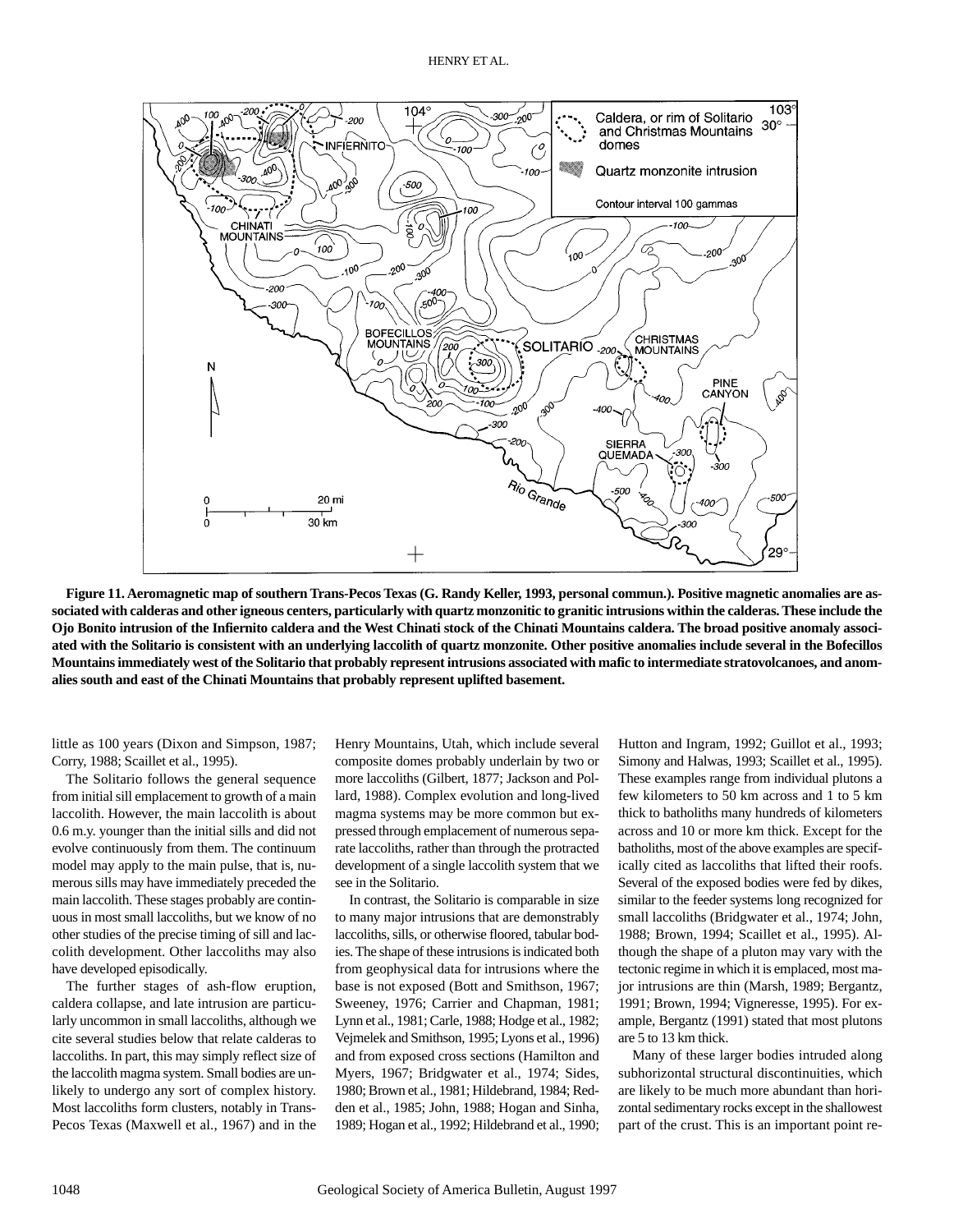garding our ability to recognize that an intrusion is floored or has domed the intruded rocks. If the Solitario laccolith were exposed approximately midway through its thickness (Fig. 3), it might be difficult to recognize as a laccolith because the Paleozoic host rocks had been highly folded and faulted long before intrusion. Doming of such highly deformed rocks might only be recognized through thorough structural analysis.

Several of the larger laccoliths cited above were emplaced as numerous, thin sills or sheets, rather than as a single large intrusion (Brown et al., 1981; Redden et al., 1985; Nabelek et al., 1992; Guillot et al., 1993; Simony and Halwas, 1993). The Solitario laccolith may also have been emplaced as a series of sheets, and the rim sills definitely constitute a thin version of the "granitic sheets" cited by these authors.

### **Comparison with Other Calderas**

The Solitario is smaller than most conventional ash-flow calderas but, otherwise, exhibits all their characteristics including undergoing long, complex evolution (Smith and Bailey, 1968; Lipman, 1984). Here we emphasize some particularly characteristic features of both the Solitario and calderas in general (excluding calderas associated with stratovolcanoes and shield volcanoes; Wood, 1984).

**Caldera Size and Tuff Volume.** The Solitario caldera is  $6 \times 2$  km, whereas calderas are commonly 10 to 30 km in diameter and can range up to more than 80 km (Christiansen, 1979; Smith, 1979; Lipman, 1984; Wood, 1984; Chesner et al., 1991). Other mid-Tertiary calderas in Texas range from 4 to 30 km in diameter (Henry and Price, 1984). Most geologists infer that a caldera is roughly the diameter of the underlying magma chamber (e.g., Smith, 1979; Cas and Wright, 1987). The Solitario caldera is notably smaller than its underlying laccolith. If the Solitario caldera were nearer the diameter of the laccolith, it would be an average-sized caldera. The diameter and depth of emplacement of the laccolith are comparable to those of plutons beneath many conventional calderas.

Similarly, the estimated 2 to 20 km3 volume of ash-flow tuff in the Solitario is small in comparison to many ash-flow tuffs in Texas and worldwide, which have volumes up to  $1000 \text{ km}^3$ (Henry and Price, 1984; Lipman, 1984). Nevertheless, a substantial part of the inferred  $90 \text{ km}^3$ of the entire laccolith appears to have erupted.

**Duration, Complexity, and Episodicity of Activity.** The style, long duration, complexity, and apparent episodicity of Solitario magmatism are much like what are recognized in calderas in general. Specific events in the Solitario match most of those recognized in much larger calderas.

Lipman (1984), building upon the resurgent caldera cycle of Smith and Bailey (1968), identified three major divisions of a general caldera cycle: premonitory activity, culminating eruptions and caldera collapse, and postcollapse activity.

Premonitory activity in the Solitario is represented by the rim sills, their related lavas, domes, and tuffs, and the central syenite intrusion of the first pulse. These indicate early development of a magma source that must be much deeper than the main laccolith. These rocks were distinctly less voluminous than the main laccolith and ash-flow tuff. This relation is similar to what is recognized in many calderas, where precollapse volcanism ranges from extensive to, rarely, none, but is generally much less than the culminating ash-flow eruptions (Lipman, 1984). The radial dikes of the main pulse, which we infer were emplaced during initial inflation of the main laccolith and before ash-flow eruption, could also be considered premonitory activity.

Culminating eruptions and caldera collapse are well represented in the Solitario. Ponding of ashflow tuff within the caldera and its interbedding with megabreccia and debris deposits indicate that caldera collapse occurred contemporaneously with ash-flow eruption, a nearly universal characteristic of major calderas (Smith and Bailey, 1968; Bailey et al., 1976; Lipman, 1976, 1984; Christiansen, 1979; Bacon, 1983; Self et al., 1986; Cas and Wright, 1987). The type and complexity of the caldera-fill sequence are comparable to those seen in much larger calderas. The crudely fining upward sequence of post-tuff deposits indicates that the caldera gradually filled, reducing the gradient from wall to floor. Nevertheless, the prevalence of coarse debris deposits indicates that a moderately steep gradient was always maintained in the small Solitario caldera.

Despite the small volume of erupted tuff, the Solitario caldera collapsed along a single, welldefined ring fracture (Figs. 1 and 3). Exposure and southward dip of the collapse block in the northern part of the caldera indicate that it subsided asymmetrically, but more or less as a coherent block. Possible inward subsidence of Paleozoic rocks across a hinge along the southeastern margin suggests minor, additional complexity. The north-northwest elongation of the Solitario caldera is its only unusual aspect in comparison to larger calderas, which are mostly circular (Lipman, 1984).

Ash-flow vents including a point source and along the ring fracture are well preserved in the Solitario but are rare in the geologic record. Unlike the central vents of many calderas (Bacon, 1983; Lipman, 1984; Hildreth and Mahood, 1986; Self et al., 1986), the point vent in the Solitario is central to neither the caldera nor to the underlying laccolith. The vent may have been localized along a Paleozoic fault that was reactivated during doming. The ring-fracture vents are more poorly preserved, probably as a result of disruption during caldera collapse (Lipman, 1984). The relative timing of the Solitario vents is unknown. Initial eruption through a central vent followed by development of a ring fracture as collapse began is postulated for several calderas (Bacon, 1983; Hildreth and Mahood, 1986; Self et al., 1986), but these central vents are buried beneath caldera fill and not observed directly. Possible mechanisms to trigger ash-flow eruption include failure of the roof related to magma buildup and disruption of the magma chamber related to regional tectonism (Lipman et al., 1984). For the Solitario, inflation of the laccolith caused extreme doming, extension, and fracturing over the magma chamber. The observed amount of doming indicates extension of about 8%, or 1.2 km, at the base of Cretaceous rocks. Fractures probably propagated to the chamber and allowed it to erupt. In contrast, regional tectonism was not a factor because no tectonic faulting occurred at this time in Texas (Henry et al., 1991).

Possibly the most unusual aspect of the Solitario is its extreme precollapse doming. Although regional tumescence, the development of a structural dome over the caldera magma body, was initially considered a characteristic of calderas (Smith and Bailey, 1968), tumescent doming is, at most, gentle around most calderas (Smith and Bailey, 1968; Christiansen et al., 1977; Lipman, 1984; Henry and Price, 1984). One exception is the  $30 \times 20$  km Chinati Mountains caldera of Texas, where precaldera rocks along the southern margin dip outward from 30° to 40° (Cepeda and Henry, 1983; Henry and Price, 1984). Several factors may act to reduce surface doming or mask minor doming around many calderas. Some of the space for both shallow and deep laccoliths is probably taken up by downbowing of underlying crust (Pollard and Johnson, 1973; Bridgwater et al., 1974; Corry, 1988; Brown, 1994), so doming may be less than the thickness of the intrusion. For example, the  $30 \times 25$  km Timber Mountain caldera, Nevada, is an example of a caldera with gentle  $(\leq 10^{\circ})$  precollapse doming, which Christiansen et al. (1977) ascribed to "magmatic insurgence." Although other magma body shapes are possible, such doming is consistent with an underlying laccolith. The  $23 \times 17$  km Grizzly Peak caldera of Colorado is not obviously domed, but has an arcuate ring of cone-sheet dikes that is interpreted to indicate uplift over a "batholith-sized sill, about 25 km in diameter and perhaps 10 km below the surface" (Fridrich et al., 1991). Slumping of the caldera wall during ash-flow eruption and collapse greatly widens the apparent caldera, so that the caldera topographic margin extends well beyond its underlying structural margin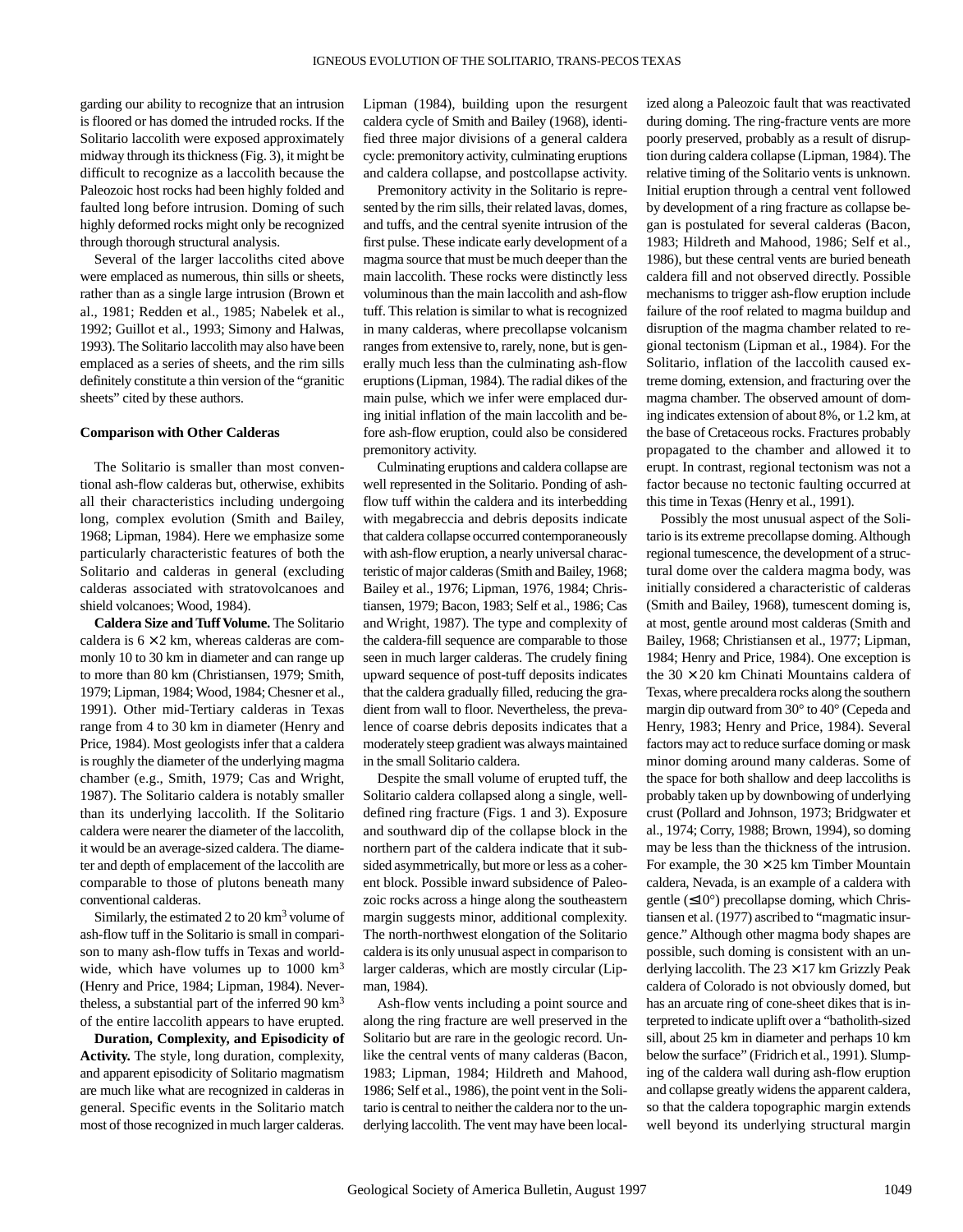(Lipman, 1984). Much of the domed area may cave into the caldera through this process. Many calderas erupt through early-formed ring fractures (Lipman, 1984; Hildreth and Mahood, 1986). Some ring fractures may develop in response to initial collapse following eruption from a central vent, but Smith and Bailey (1968) argued that ring fractures largely reflect doming preceding ash-flow eruption. In any event, extension resulting from doming over a laccolith would allow a caldera block to subside regardless of whether ring faults dipped inward or outward (Lipman, 1984; Branney, 1995).

Postcollapse activity is represented by the intracaldera trachyte lava and by numerous intrusions in and around the caldera. Multiple episodes of intracaldera or ring-fracture intrusion and volcanism are characteristic of calderas worldwide (Smith and Bailey, 1968; Lipman, 1984). For example, detailed study of the three large, young calderas of the western United States (Long Valley, California; Yellowstone National Park; and Valles, New Mexico) demonstrates that postcollapse rhyolite domes, flows, and pyroclastic rocks erupted in brief episodes spread over about 1 m.y. and separated by repose times of several hundred thousand years (Bailey et al., 1976; Hildreth et al., 1984; Spell et al., 1993). Postcollapse activity in the Solitario could have occurred in a single episode at 35.0 Ma, but most of the late intrusions are undated.

The Solitario underwent late subsidence of the caldera block, between 35.4 and 35.0 Ma, rather than resurgence. Subsidence may be related to eruption of late, small-volume tuffs that are present in upper parts of caldera fill, but the cause is uncertain. Similar late subsidence occurred in several other small calderas in Texas (Henry and Price, 1984) and appears to be particularly characteristic of, but not restricted to, small calderas (Lipman, 1984; Marsh, 1984; Walker, 1984; Branney, 1995). The abundant small intrusions of the final pulse represent a significant, postcollapse magmatic event that may be equivalent to resurgence (Elston, 1984).

Although the volume of Solitario magmas is modest in comparison to that of most calderas, activity persisted for at least 1 m.y. The main laccolith could not exist as a magma source for even a small fraction of this time. Therefore, the complex, episodic development requires recurrent magma generation and rise from a deeper source. On the basis of petrographic similarities of Solitario rocks, these magmas were probably chemically similar throughout its history. Our speculation that the Terneros Creek Rhyolite is a crustal melt related to the Solitario system further suggests a major heat anomaly at depth, which may have existed throughout Solitario activity. Similar, extended activity and replenishment from a deep source has been interpreted from age and geochemical data for both larger calderas and laccolith complexes (Hildreth, 1981; Nabelek et al., 1992; Spell et al., 1993). For example, Nabelek et al. (1992) interpreted geochemical data to indicate that the Harney Peak Granite, a sill and dike complex, developed through repeated injections of magma from two distinct crustal sources. Although Nabelek et al. (1992) called upon multiple diapirs for magma emplacement, Brown (1994) argued that the sills were more likely fed by dikes, the mechanism for laccoliths in general.

# **Other Laccocalderas**

The Solitario laccocaldera is not unique. Although not prominent in the literature, several other calderas related to laccoliths have been identified, and floored intrusions are interpreted to underlie many other calderas. The Solitario is one of five definite or probable laccocalderas in Texas and adjacent Mexico (Henry and Price, 1989). The Christmas Mountains laccocaldera (Fig. 11), the most thoroughly studied, has an  $8 \times 5$  km dome, erupted a complex sequence of ash-flow tuffs, and developed several small calderas (Henry and Price, 1989).

Outside of Texas, the best and largest examples of calderas underlain by laccoliths are exposed in deeply dissected folds of the 1.9 Ga Great Bear magmatic zone of the Canadian Shield (Hildebrand, 1984; Hildebrand et al., 1990). Calderas there are up to 20 km across and underlain by sills or laccoliths up to several tens of kilometers in diameter and 1 to 4 km thick. As in Texas, these ancient laccocalderas underwent contemporaneous ash-flow eruption and caldera collapse and are filled by thick sequences of tuff, interbedded breccia, and postcollapse lava and sedimentary rock. Resurgent quartz monzonitic plutons intruded the core of the tuff sequences.

Several calderas are interpreted to have either laccolithic magma chambers or resurgent intrusions. The deep, batholithic sill of the Grizzly Peak caldera is an excellent example of the former (Fridrich et al., 1991). Resurgent intrusions in this caldera and others in California, Colorado, Arizona, and Texas are also considered to be laccoliths (Lambert et al., 1987; Hon and Fridrich, 1989; du Bray and Pallister, 1991; Fridrich et al., 1991; Henry et al., 1992). Calderas in the St. Francois Mountains of Missouri are underlain by tabular plutons (Sides, 1980; Sides et al., 1981), which may be either the original caldera magma chamber or resurgent bodies. Gravity data indicate that the Long Valley caldera of California is underlain by a 16-km-wide, 7-km-thick silicic pluton (Carle, 1988), although Iyer et al. (1990) interpreted this to be only the upper part of a

thicker body. McConnell et al. (1995) interpret resurgence of the Long Valley caldera to have resulted from emplacement of numerous rhyolitic sills within intracaldera Bishop Tuff, rather than from inflation of the magma chamber.

Other probable, eruptive laccoliths include the Alid volcanic center, Eritrea, northeast Africa (Clynne et al., 1996; Duffield et al., 1996), Drake Peak, Oregon (Wells, 1979), and Gross Brukkaros, Namibia (Stachel et al., 1994). Alid is a young (active?),  $7 \times 5$  km, at least 1-km-high structural dome with dips ranging from 25° to 65° that probably overlies a laccolith (Clynne et al., 1996; Duffield et al., 1996). A  $3 \times 2$  km collapse area occupies the summit of the dome. Rhyolitic lavas erupted from the center of the dome immediately before doming. Following doming, 1 to 5  $km^3$  of rhyolitic tuff erupted from the west end of the summit, partly filled the collapse area, and blanketed much of the dome and some surrounding areas. Clynne et al. (1996) interpreted collapse to have resulted from extension over the dome, not from caldera collapse. However, the substantial volume of tuff relative to size of the dome would seem to require some caldera collapse. Alid shows similar volcanic evolution to the Solitario and may be a particularly young laccocaldera.

The Drake Peak rhyolite center of southeastern Oregon is a 9-km-wide structural dome that erupted late rhyolite lavas but no tuff (Wells, 1979). Although Wells attributed doming to a stock-like body, the geometry of the dome suggests a laccolith. Predoming rocks are tilted radially outward between 35° and 60°. The dome is cut by radial faults, and a crestal graben occupies the center of the dome. Rhyolite lava erupted across the southern flank of the dome after uplift. Drake Peak appears to be a laccolith-volcanic complex but not a caldera.

Gross Brukkaros in Namibia appears to be a particularly unusual laccolith-caldera system (Stachel et al., 1994). Gross Brukkaros has a 3-km-diameter, circular, central depression developed within a dome that is 10 km wide and 400 m high. Debris-flow, fluvial, and lacustrine deposits partly fill the depression. Stachel et al. interpreted these relations to indicate central subsidence without ring faults over an alkaline laccolith. Although the apparent caldera contains no primary pyroclastic deposits, Stachel et al. (1994) related subsidence to venting of the laccolith through several diatremes that ring the structure.

The model of batholiths as thin sheets that intrude their own volcanic ejecta (Hamilton and Myers, 1967) has some similarities to laccocalderas. Although Hamilton and Myers envision batholiths breaching the surface and do not discuss doming of intruded rocks, their Figure 4 specifically depicts calderas over thin batholiths.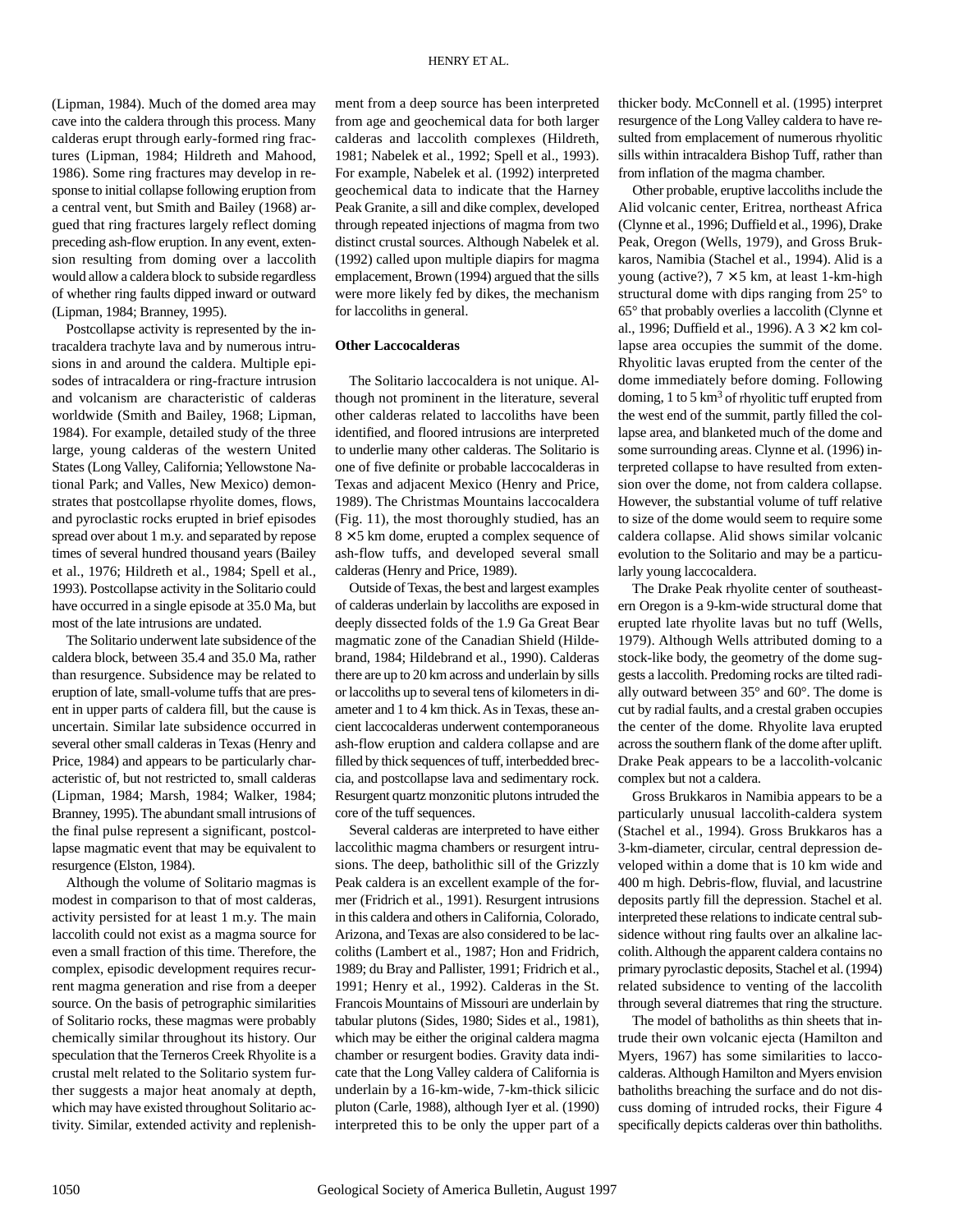The sizes of many calderas indicate that they must have developed over floored, tabular intrusions. Magma chambers are inferred to be approximately the same diameter as their calderas (Smith, 1979; Lipman, 1984; Cas and Wright, 1987). Many calderas are more than 30 km in diameter, and the largest are as much as 80 km in diameter (Christiansen, 1979; Smith, 1979; Lipman, 1984; Chesner et al., 1991). For example, the Huckleberry Ridge and Yellowstone calderas of the Yellowstone Plateau are more than 80 km in diameter and  $65 \times 45$  km, respectively (Christiansen, 1979; Hildreth et al., 1984). Recent reexamination of La Garita caldera of the San Juan Mountains, Colorado, shows that it is  $70 \times 30$  km (Lipman et al., 1996). Magma chambers this deep would extend well into the upper mantle, an obvious impossibility. Therefore, they must be much wider than they are deep.

Certainly, many intrusions are not subhorizontal sheets (Pitcher, 1979; Barnes et al., 1986; Lyons et al., 1996), and many calderas must be underlain by thick intrusions (John, 1995; Lipman et al., 1996). The shape of the magma chamber beneath most calderas is unknown. Nevertheless, the many examples above demonstrate that calderas are commonly underlain by laccoliths or other floored intrusions.

#### **Granite Space Problem**

Laccolithic emplacement of the Solitario and other intrusions has implications for the revived "room" problem for granitic bodies. Although laccolithic intrusion and doming of host rocks is cited as a possible resolution (Clemens and Mawer, 1992; Brown, 1994; Petford, 1996), a common view appears to be that space for plutons, including laccoliths, is made by emplacement into contemporaneously active fault zones (Hutton, 1988, 1992; Guillot et al., 1993; Hanson and Glazner, 1995; Scaillet et al., 1995). Paterson and Fowler (1993) have challenged the faultingemplacement mechanism, and we suggest that laccolithic emplacement may be common.

The Solitario formed during a tectonically neutral period in Texas following Laramide folding, which ended about 50 Ma, and preceding Basin and Range faulting, which began at about 24 Ma (Henry et al., 1991). At least 14 other calderas, ranging up to 30 km in diameter and presumably underlain by magma chambers of similar diameter, formed in Texas and adjacent Chihuahua, Mexico, between 42 and 28 Ma (Henry and Price, 1984; Henry et al., 1991). Faulting during this period was insignificant and related only to emplacement of the caldera magma bodies. Therefore, space for these bodies cannot have been generated by contemporaneous faulting. Space for the Solitario was made by doming overlying rock,

and possibly by subsidence beneath the laccolith, which commonly occurs beneath sills and shallow laccoliths (Pollard and Johnson, 1973) and possibly beneath mid-crustal intrusions (Bridgwater et al., 1974; Brown, 1994). Many other calderas also formed in areas that underwent little if any faulting. For example, the San Juan caldera field of Colorado, one of the best documented (Lipman, 1984), developed before and during earliest Basin and Range extension. However, total extension in the San Juan field is negligible, so space for the underlying batholith did not come from faulting. We do not argue that all intrusions are laccoliths, only that contemporaneous faulting is not generally necessary.

### **Laccocaldera Model**

Figure 12 depicts the possible geometry and evolution of a large laccocaldera. The surface expression of a laccocaldera is unlikely to be markedly different from that of a caldera that developed over a more stocklike body. The dimensions of the caldera, area of the underlying laccolith, volume of both intracaldera and outflow tuff, amount of collapse, and potential for resurgence are all consistent with descriptions of calderas (Lipman, 1984). Vertical compositional zoning, a common characteristic of caldera magma chambers, could develop in a laccolith. The laccolithic origin might be recognizable only if precollapse rocks were recognizably domed. The laccolithic caldera magma chamber and resurgent intrusions would be fed by dikes, which is an efficient way to transport granitic magma from depth and generate large plutons (Clemens and Mawer, 1992; Hutton, 1992; Petford et al., 1993; Petford, 1996).

Certainly magma bodies beneath calderas can be emplaced by other mechanisms and have different shapes. Alternative ascent or emplacement mechanisms include diapirism, ballooning plutons, intrusion into active fault zones, and stoping. It is far beyond the scope of this report to address these other possibilities. Emplacement mechanisms of plutons are highly controversial; each has its supporters and detractors (Marsh, 1984; Hutton, 1988; Mahon et al., 1988; Clemens and Mawer, 1992; Brown, 1994; Hanson and Glazner, 1995; Paterson and Fowler, 1993, 1995; Vigneresse, 1995; Morgan and Law, 1996; Petford, 1996). Possibly each is effective in specific circumstances. Nevertheless, laccolith emplacement is increasingly cited (Petford, 1996), including for bodies previously interpreted as diapirs or ballooned plutons (Morgan and Law, 1996). We are unwilling even to speculate on the percentage of calderas underlain by laccoliths, but the abundance of major intrusions as laccoliths suggests that laccocalderas are probably common.

Our conclusion that the surface expression of a laccocaldera is likely to be similar to that of a caldera developed over a more spherical or tall, cylindrical body makes identifying diagnostic characteristics of laccocalderas difficult. Potentially fruitful lines of inquiry may come from structural analysis of precaldera rocks, from evaluation of the regional tectonic setting of a caldera, and from experimental studies of caldera development. Precaldera doming could develop over a laccolith, a ballooned pluton, or a diapir. However, doming may be most common over a laccolith. Calderas are shallow crustal features; doming as a space-making process is most effective in the shallow crust (Paterson and Fowler, 1995). Diapirs may be restricted to deep parts of the crust (Mahon et al., 1988). Ballooned plutons are somewhat similar to laccoliths in that magma is interpreted to rise through dikes and expand at the final emplacement level (Paterson and Fowler, 1995). However, ballooned plutons expand radially and symmetrically.

Knowledge of the tectonic regime in which a caldera formed can at least narrow the possible emplacement mechanisms. Laccoliths, diapirs, and ballooned plutons can probably develop in any tectonic setting, whereas the faulting-emplacement mechanism requires major faulting contemporaneous with caldera development.

Experimental studies of caldera development may help evaluate the shape of underlying magma chambers but are currently few. Laccolithic-looking domes developed over both tabular and spherical bodies inflated at shallow depth (Komuro, 1987; Marti et al., 1994). Marti et al. (1994) modeled both spherical and more tabular bodies, but did not indicate the aspect ratio of the tabular bodies, so the significance of their results for laccocalderas is uncertain.

## **CONCLUSIONS**

The Solitario is a complex laccocaldera that developed in at least three distinct stages at 36.0, 35.4, and 35.0 Ma. Numerous sills, dikes, and small laccoliths and related volcanic rocks were emplaced during the first pulse. During the second, main pulse, emplacement of the main laccolith uplifted the 16-km-diameter Solitario dome. Contemporaneously, dikes intruded along radial fractures as the dome grew, voluminous ash-flow tuff erupted, and a  $6 \times 2$ –km-diameter caldera formed across the top of the dome. The caldera was filled by a complex sequence of megabreccia, debris deposits, and minor trachyte lava, probably shortly after collapse, and then underwent late subsidence. During the final pulse, numerous dikes and small laccoliths intruded caldera fill or along the caldera ring fracture. This complex evolution is similar to that recognized in much larger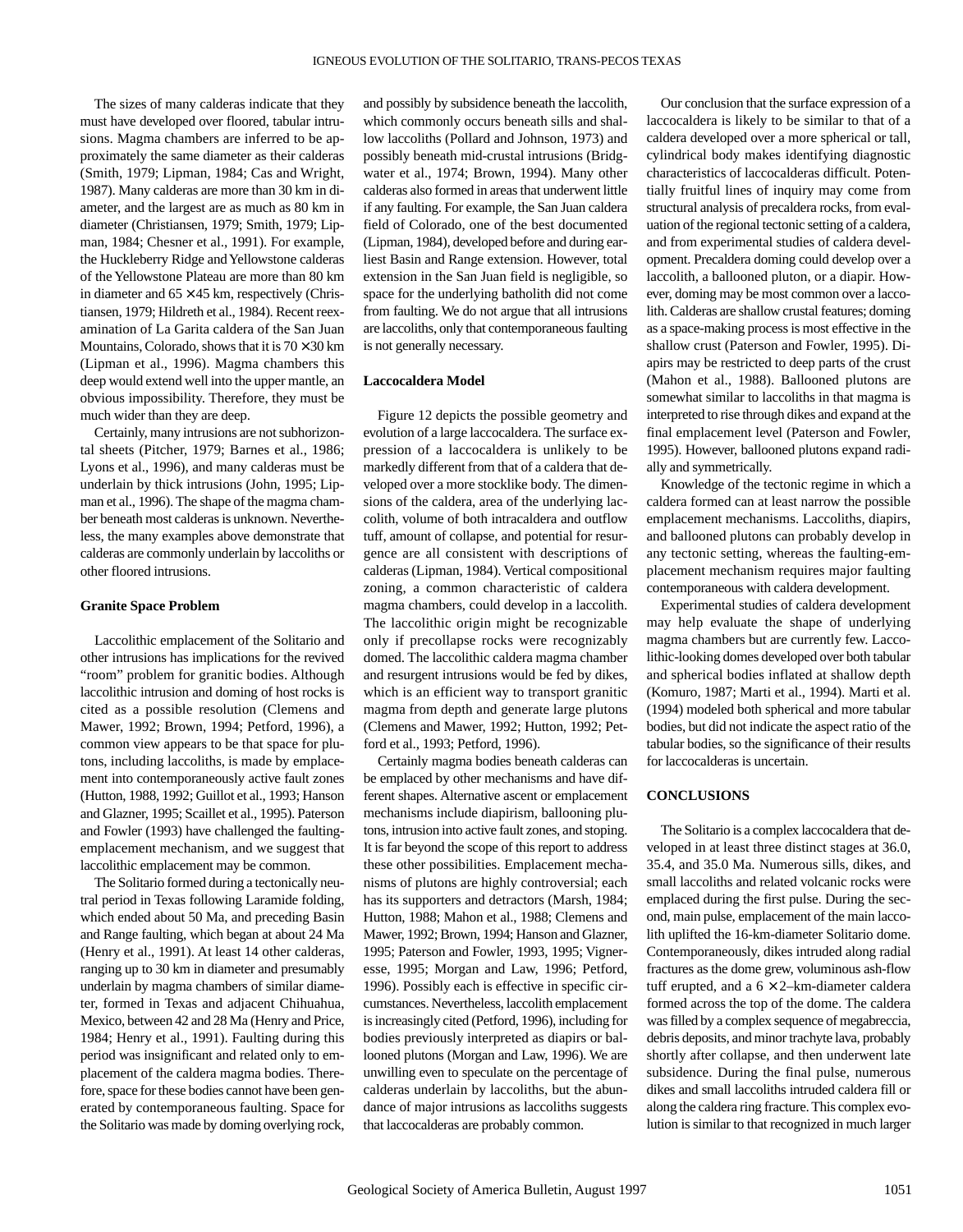

**Figure 12. The laccocaldera model of caldera development, based on the geology of the Solitario and on published data, especially Lipman (1984). This caldera has all the characteristics of conventional calderas and probably could not be easily identified as a laccocaldera. (A) A large laccolith, fed by dikes from a deeper source, intrudes along a subhorizontal horizon at a depth of approximately 5 km; in many cases, this horizon may be a structural discontinuity rather than a sedimentary layer. The laccolith is 5 km thick and 30 to 35 km across and has a volume of approximately 4000 km3. Space for the laccolith is made partly by uplifting overlying rocks and partly by subsidence of underlying crust. The amount of doming decreases upward and is distributed over a wider area. The laccolith could, but need not, consist of numerous individual sills, and several sills intrude stratified rocks above and around it. Contemporaneously, minor lavas and tuffs erupt over the laccolith. Fractures develop above the laccolith, particularly along the zone of maximum bending of host rock near its edges. These eventually tap the magma chamber and allow ash-flow eruption. (B) Immediately after ash-flow eruption and caldera collapse. Eruption of approximately 1250 km3 of tuff induces about 2.5 km collapse of the caldera block. Approximately 1.5 km (about 750 km3) of tuff ponds within the caldera and is interstratified with breccias slumped from the caldera wall. Another 500 km3 of tuff is deposited as an outflow sheet. Larger volumes of tuff could be generated by increasing the size or thickness of the laccolith or by allowing greater collapse. Slumping of the wall and burial beneath tuff and breccia disguises much of the evidence for precaldera doming. (C) Resurgence. A late pulse of magma rises along dikes from the deeper source and intrudes the original laccolithic caldera magma chamber, uplifting the caldera block approximately 2 km. Published descriptions indicate that this resurgent intrusion could be composite and emplaced at any level up to and including within intracaldera tuff.**

calderas. The extended, episodic activity requires repeated injections of magma from a deep source, well below the level of the main laccolith.

Published reports indicate that many large intrusions are laccoliths and that several calderas are underlain by laccoliths. Experimental and observational data indicate that large plutons are fed by dikes and can and should generally be floored, tabular bodies. Laccolithic intrusion is probably a common way to solve the space problem for plutons; concurrent faulting may have provided space for some plutons but is not universally necessary. We propose that many calderas are underlain by laccoliths or other floored intrusions.

## **ACKNOWLEDGMENTS**

Mapping of the Solitario was supported by the Texas Parks and Wildlife Department (IAC No. 90-91-1267 and 92-93-0741) and the U.S. Geological Survey COGEOMAP program (agreement numbers 14-08-0001-A0811, 14-08-0001- A0890, and 1434-92-A-1086). We thank Jon Price and Don Noble for discussions and reviews of an early draft, and Peter Lipman, Gary Smith, and Marie Jackson for thorough, constructive reviews of the submitted manuscript.

#### **REFERENCES CITED**

- Alexander, E. C., Jr., Mickelson, G. M., and Lanphere, M. A., 1978, MMhb-1:A new 40 Ar/<sup>39</sup> Ar dating standard, *in* Zartman, R. E., ed., Short papers of the Fourth International Conference, Geochronology, Cosmochronology, Isotope Geology 1978: U.S. Geological Survey Open-File Report 78-701, p. 6–8.
- Bacon, C. R., 1983, Eruptive history of Mount Mazama and Crater Lake caldera, Cascade Range, U.S.A.: Journal of Volcanology and Geothermal Research, v. 18, p. 57–115.
- Bailey, R. A., Dalrymple, G. B., and Lanphere, M. A., 1976, Volcanism, structure, and geochronology of Long Valley caldera, Mono County, California: Journal of Geophysical Research, v. 81, p. 725–744.
- Barnes, C. G., Rice, J. M., and Gribble, R. F., 1986, Tilted plutons in the Klamath Mountains of California and Oregon: Journal of Geophysical Research, v. 91, p. 6059–6071.
- Bates, R. L., and Jackson, J. A., 1987, Glossary of geology: Alexandria,Virginia,American Geological Institute, 788 p. Bergantz, G. W., 1991, Physical and chemical characterization
- of plutons: Reviews in Mineralogy, v. 26, p. 13–42. Bott, M. P. H., and Smithson, S. B., 1967, Gravity investigations of subsurface shape and mass distributions of granite batholiths: Geological Society of America Bulletin, v. 78, p. 859–878.
- Branney, M.J., 1995, Downsag and extension at calderas: New perspectives on collapse geometries from ice-melt, mining, and volcanic subsidence: Bulletin Volcanology, v. 57, p. 303–318.
- Bridgwater, D., Sutton, J., and Watterson, J., 1974, Crustal downfolding associated with igneous activity: Tectonophysics, v. 21, p. 57–77.
- Brown, M., 1994, The generation, segregation, ascent and emplacement of granite magma: The migmatite-to-crustally derived granite connection in thickened orogens: Earth-Science Reviews, v. 36, p. 83–130.
- Brown, M., Friend, C. R. L., McGregor, V. R., and Perkins, W. T., 1981, The late-Archaean Qorqut granite complex of southern west Greenland: Journal of Geophysical Research, v. 86, p. 10617–10632.
- Carle, S. F., 1988, Three-dimensional gravity modeling of the geologic structure of Long Valley caldera:Journal of Geophysical Research, v. 93, p. 13237–13250.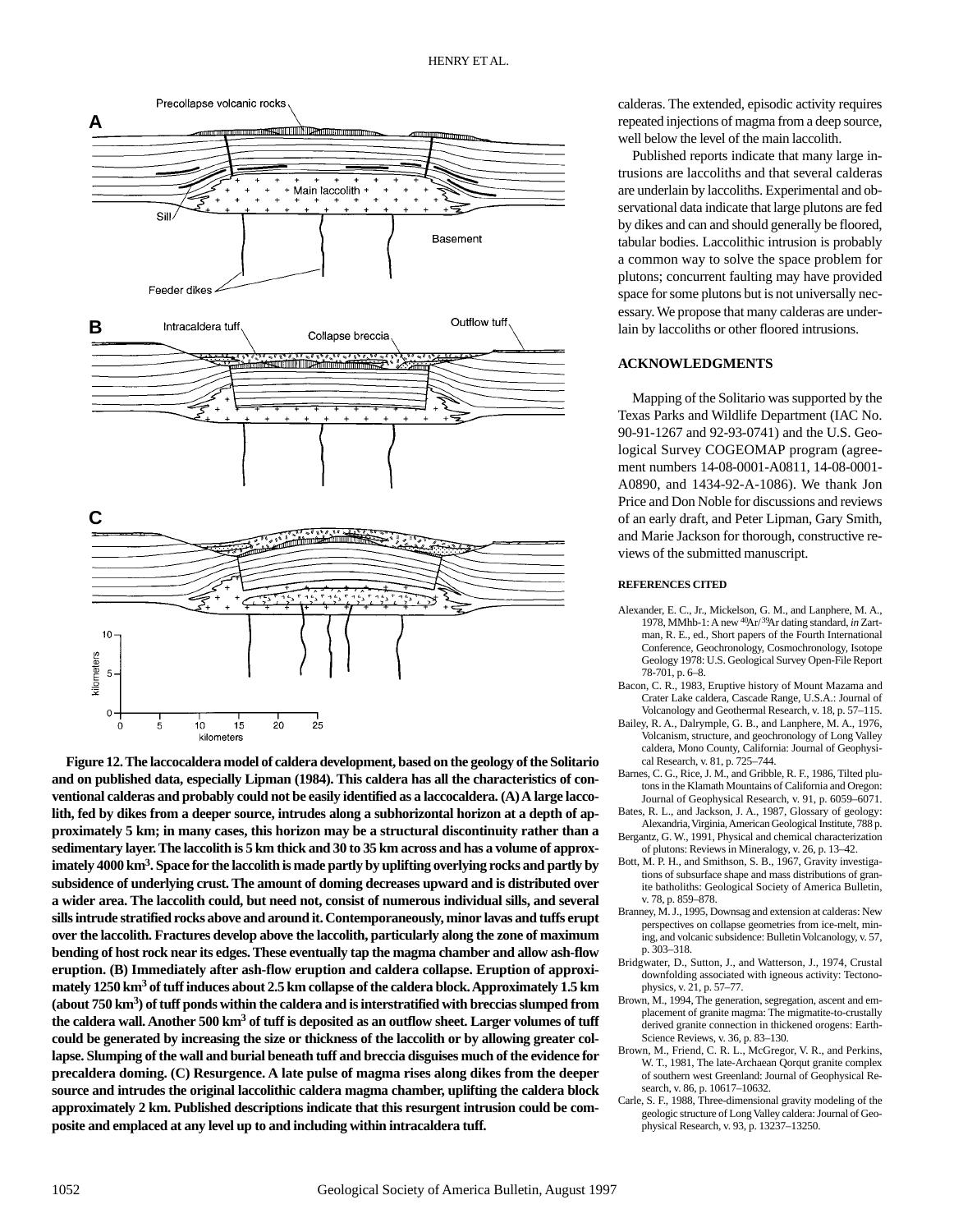- Carrier, D. L., and Chapman, D. S., 1981, Gravity and thermal models for the Twin Peaks silicic volcanic center, southwestern Utah: Journal of Geophysical Research, v. 86, p. 10287–10302.
- Cas, R. A. F., and Wright, J. V., 1987, Volcanic successions: Modern and ancient: London, Allen and Unwin, 528 p.
- Cathles, L. M., 1981, Fluid flow and genesis of hydrothermal ore deposits: Economic Geology, 75th Anniversary Volume, p. 424–457.
- Cepeda, J. C., and Henry, C. D., 1983, Oligocene volcanism and multiple caldera formation in the Chinati Mountains, Presidio County, Texas: University of Texas at Austin, Bureau of Economic Geology Report of Investigations 135, 32 p.
- Chesner, C. A., Rose, W. I., Deino, A., Drake, R., and Westgate, J.A., 1991, Eruptive history of Earth's largest Quaternary caldera (Toba, Indonesia) clarified: Geology, v. 19, p. 200–203.
- Christiansen, R. L., 1979,Cooling units and composite sheets in relation to caldera structure, in Chapin, C. E., and Elston, W. E., eds.,Ash-flow tuffs: Geological Society of America Special Paper 180, p. 29–42.
- Christiansen, R. L., Lipman, P. W., Carr, W. J., Byers, F. M., Jr., Orkild, P. P., and Sargent, K. A., 1977, Timber Mountain–Oasis Valley caldera complex of southern Nevada: Geological Society of America Bulletin, v. 88, p. 943–959.
- Clemens,J. D., and Mawer, C. K., 1992, Granitic magma transport by fracture propagation: Tectonophysics, v. 204, p. 339–360.
- Clynne, M.A., and nine others, 1996, Geology and geothermal potential of Alid volcanic center, Eritrea, Africa: Geothermal Resources Council Transactions, v. 20, p. 279–286.
- Corry, C. E., 1988, Laccoliths: Mechanics of emplacement and growth: Geological Society of America Special Paper 220, 120 p.
- Corry, C. E., Herrin, E., McDowell, F. W., and Phillips, K. A., 1990, Geology of the Solitario, Trans-Pecos Texas: Geological Society of America Special Paper 250, 122 p.
- Daly, R. A., 1933, Igneous rocks and the depths of the Earth: New York, Hafner Publishing, 598 p.
- Dalrymple, G. B., Alexander, E. C., Jr., Lanphere, M. A., and Kraker, G. P., 1981, Irradiation of samples for <sup>40</sup>Ar/<sup>39</sup>Ar dating using the Geological Survey TRIGA reactor: U.S. Geological Survey Professional Paper 1176, 55 p.
- Dixon, J. M., and Simpson, D. G., 1987, Centrifuge modeling of laccolith intrusion: Journal of Structural Geology, v. 9, p. 87–103.
- Druitt, T. H., and Sparks, R. S. J., 1984, On the formation of calderas during ignimbrite eruptions: Nature, v. 310, p. 679–681.
- du Bray, E.A., and Pallister, J. S., 1991,An ash flow caldera in cross section: Ongoing field and geochemical studies of the mid-Tertiary Turkey Creek caldera, Chiricahua Mountains, SE Arizona: Journal of Geophysical Research, v. 96, p. 13435–13457.
- Duffield, W. A., Jackson, M. D., Smith, J. G., Lowenstern, J. B., and Clynne, M. A., 1996, Structural doming over an upper crustal magma body at Alid, Eritrea: Eos (Transactions, American Geophysical Union), v. 77, p. F792.
- Elston, W. E., 1984, Mid-Tertiary ash flow tuff cauldrons, southwestern New Mexico: Journal of Geophysical Research, v. 89, p. 8733–8750.
- Erdlac, R. J., Jr., 1990, A Laramide-age push-up block: The structures and formation of the Terlingua-Solitario structural block, Big Bend region, Texas: Geological Society of America Bulletin, v. 102, p. 1065–1076.
- Fleck, R.J., Sutter,J. F., and Elliott, D. H., 1977, Interpretation of discordant <sup>40</sup>Ar/<sup>39</sup>Ar age-spectra of Mesozoic tholeiites from Antarctica: Geochimica et Cosmochimica Acta, v. 41, p. 15–32.
- Fridrich, C. J., Smith, R. P., DeWitt, E., and McKee, E. H., 1991, Structural, eruptive, and intrusive evolution of the Grizzly Peak caldera, Sawatch Range, Colorado: Geological Society of America Bulletin, v. 103, p. 1160–1177.
- Gilbert, G. K., 1877, Report on the geology of the Henry Mountains: U.S. Geographical and Geological Survey, Rocky Mountains region, 170 p.
- Guillot, S., Pecher, A., Rochette, P., and Le Fort, P., 1993, The emplacement of the Manaslu granite of central Nepal: Field and magnetic susceptibility constraints, *in* Treloar, P.J., and Sealre, M. P., eds., Himalayan tectonics: Geological Society [London] Special Publication 74, p. 413–428.

Hamilton, W., and Myers, W.B., 1967, The nature of batholiths: U.S. Geological Survey Professional Paper 554-C, 30 p.

- Hanson, R. B., and Glazner, A. F., 1995, Thermal requirements for extensional emplacement of granitoids: Geology, v. 23, p. 213–216.
- Haugerud, R. A., and Kunk, M. J., 1988, ArAr\*, a computer program for reduction of <sup>40</sup>Ar/<sup>39</sup>Ar data: U.S. Geological Survey Open-File Report 88-261, 68 p.
- Henry, C. D., 1996, Igneous geology of the Solitario, *in* Henry, C. D., and Muehlberger, W. R., eds., Geology of the Solitario Dome, Trans-Pecos Texas: Paleozoic, Mesozoic, and Cenozoic sedimentation, tectonism, and magmatism: University of Texas at Austin, Bureau of Economic Geology, Report of Investigations 240, p. 57–80.
- Henry, C. D., and Kunk, M. J., 1996, Geochronology of the Solitario and adjacent volcanic rocks, *in* Henry, C. D., and Muehlberger,W. R., eds., Geology of the Solitario Dome, Trans-Pecos Texas: Paleozoic, Mesozoic, and Cenozoic sedimentation, tectonism, and magmatism: University of Texas at Austin, Bureau of Economic Geology, Report of Investigations 240, p. 109–120.
- Henry, C. D., and McDowell, F. W., 1986, Geochronology of the mid-Tertiary volcanic field, Trans-Pecos Texas, *in* Price,J. G., Henry, C. D., Parker, D. F., and Barker, D. S., eds., Igneous geology of Trans-Pecos Texas: University of Texas at Austin, Bureau of Economic Geology Guidebook 23, p. 99–122.
- Henry, C. D., and Muehlberger, W. R., 1996, Geology of the Solitario Dome, Trans-Pecos Texas: Paleozoic, Mesozoic, and Cenozoic sedimentation, tectonism, and magmatism: University of Texas at Austin, Bureau of Economic Geology Report of Investigations 240, 182 p.
- Henry, C. D., and Price, J. G., 1984, Variations in caldera development in the Tertiary volcanic field of Trans-Pecos Texas: Journal of Geophysical Research, v. 89, p. 9765–8786.
- Henry, C. D., and Price, J. G., 1989, The Christmas Mountains caldera complex, Trans-Pecos Texas: The geology and development of a laccocaldera: Bulletin of Volcanology, v. 52, p. 97–112.
- Henry, C. D., Price, J. G., and James, E. W., 1991, Mid-Cenozoic stress evolution and magmatism in the southern Cordillera, Texas and Mexico: Transition from continental arc to intraplate extension: Journal of Geophysical Research, v. 96, p. 13545–13560.
- Henry, C. D., Price, J. G., Duex, T. W., and James, E. W., 1992, Geology of the Infiernito caldera and magmatic evolution of the Chinati Mountains caldera complex, Trans-Pecos Texas: University of Texas at Austin, Bureau of Economic Geology Report of Investigations 206, 56 p.
- Henry, C. D., Muehlberger,W. R., Erdlac, R.J.,Jr., Price,J. G., and Dickerson, P. W., 1994, Discussion of Special Paper 250 "Geology of the Solitario, Trans-Pecos Texas": Geological Society of America Bulletin, v. 106, p. 560–569.
- Henry, C. D., Davis, L. L., Kunk, M. J., and McIntosh, W. C., 1997, Tertiary volcanism of the Bofecillos Mountains and Big Bend Ranch State Natural Area: Revised stratigraphy and <sup>40</sup> Ar/ <sup>39</sup> Ar geochronology: University of Texas at Austin, Bureau of Economic Geology, Report of Investigations (in press).
- Herrin, E. T., 1957, Geology of the Solitario area, Trans-Pecos Texas [Ph.D. dissert.]: Cambridge, Massachusetts, Harvard University, 162 p.
- Hildebrand, R. S., 1984, Folded cauldrons of the Early Proterozoic Labine Group, northwestern Canadian Shield: Journal of Geophysical Research, v. 89, p. 8429–8440.
- Hildebrand, R. S., Bowring, S. A., and Housh, T., 1990, Sheetlike epizonal plutons in the Great Bear magmatic zone, northwestern Canadian Shield: Geological Society of America Abstracts with Programs, v. 22, no. 7, p. A244.
- Hildreth, W., 1981, Gradients in silicic magma chambers: Implications for lithospheric magmatism: Journal of Geophysical Research, v. 86, p. 10153–10193.
- Hildreth, W., and Mahood, G. A., 1986, Ring-fracture eruption of the Bishop Tuff: Geological Society of America Bulletin, v. 97, p. 396–403.
- Hildreth, W., Christiansen, R. L., and O'Neil, J. R., 1984, Catastrophic isotopic modification of rhyolitic magma at times of caldera subsidence,Yellowstone Plateau volcanic field: Journal of Geophysical Research, v. 89, p. 8339–8369.
- Hodge, D. S., Abbey, D. A., Harbin, M. A., Patterson, J. L., Ring, M. J., and Sweeney, J. F., 1982, Gravity studies of subsurface mass distributions of granitic rocks in Maine

and New Hampshire: American Journal of Science, v. 282, p. 1289–1324.

- Hogan, J. P., and Sinha, A. K., 1989, Compositional variation of plutonism in the coastal Maine magmatic province: Mode of origin and tectonic setting, *in* Tucker, R. D., and Marvinney, R. G., eds., Studies in Maine geology: Augusta, Maine Geological Survey, v. 4, p. 1–33.
- Hogan, J. P., Gilbert, M. C., Weaver, B. L., and Myers, J. D., 1992, High-level A-type sheet granites of the Wichita Mountains igneous province, Oklahoma, U.S.A., *in* Brown, P. E., and Chappell, B. W., eds., The second Hutton symposium on the origin of granites and related rocks: Geological Society of America Special Paper 272, p. 491–492.
- Hon, K., and Fridrich, C. J., 1989, How calderas resurge: New Mexico Bureau of Mines and Mineral Resources, Bulletin 131, Continental magmatism abstracts, p. 135.
- Hutton, D. H.W., 1988, Granite emplacement mechanisms and tectonic controls: Inferences from deformation studies: Royal Society of Edinburgh Transactions, Earth Sciences, v. 79, p. 245–255.
- Hutton, D. H. W., 1992, Granite sheeted complexes: Evidence for the diking ascent mechanism, *in* Brown, P. E., and Chappell, B. W., eds., The second Hutton symposium on the origin of granites and related rocks: Geological Society of America Special Paper 272, p. 377–382.
- Hutton, D. H.W., and Ingram, G. M., 1992, The Great Tonalite sill of southeastern Alaska and British Columbia: Emplacement into an active contractional high angle reverse shear zone, *in* Brown, P. E., and Chappell, B. W., eds., The second Hutton symposium on the origin of granites and related rocks: Geological Society of America Special Paper 272, p. 383–386.
- Hyndman, D.W., and Alt, D., 1987, Radial dikes, laccoliths, and gelatin models: Journal of Geology, v. 95, p. 763–774.
- Iyer, H. M., Evans, J. R., Dawson, P. B., Stauber, D. A., and Achauer, U., 1990, Differences in magma storage in different volcanic environments as revealed by seismic tomography: Silicic volcanic centers and subductionrelated volcanoes, *in* Ryan, M. P., ed., Magma transport and storage: New York, John Wiley, p. 293–316.
- Jackson, M. D., and Pollard, D. D., 1988, The laccolith-stock controversy: New results from the southern Henry Mountains, Utah: Geological Society of America Bulletin, v. 100, p. 117–139.
- James, E. W., and Henry, C. D., 1991, Compositional changes in Trans-Pecos Texas magmas coincident with Cenozoic stress realignment: Journal of Geophysical Research, v. 96, p. 13561–13576.
- James, E. W., and Henry, C. D., 1993, Southeastern extent of the North American craton in Texas and northern Chihuahua as revealed by Pb isotopes: Geological Society of America Bulletin, v. 105, p. 116–126.
- John, B. E., 1988, Structural reconstruction and zonation of a tilted mid-crustal magma chamber: The felsic Chemehuevi Mountains plutonic suite: Geology, v. 16, p. 613–617.
- John, D. A., 1995, Tilted middle Tertiary ash-flow calderas and subjacent granitic plutons, southern Stillwater Range, Nevada: Cross sections of an Oligocene igneous center: Geological Society of America Bulletin, v. 107, p. 180–200.
- Johnson,A. M., and Pollard, D. D., 1973, Mechanics of growth of some laccolithic intrusions in the Henry Mountains, Utah, I. Field observations, Gilbert's model, physical properties, and flow of the magma: Tectonophysics, v. 18, p. 261–309.
- Komuro, H., 1987, Experiments on cauldron formation: A polygonal cauldron and ring fractures: Journal of Volcanology and Geothermal Research, v. 31, p. 139–149.
- Kunk, M. J., Sutter, J. F., and Naeser, C. W., 1985, High-precision <sup>40</sup>Ar/<sup>39</sup>Ar ages of sanidine, biotite, hornblende, and plagioclase from the Fish Canyon Tuff, San Juan volcanic field, south-central Colorado: Geological Society of America Abstracts with Programs, v. 17, p. 636.
- Lambert, J. R., Dokka, R. K., and Baksi, A. K., 1987, Lead Mountain caldera complex: Earliest Tertiary magmatism in the central Mojave Desert, California: Geological Society of America Abstracts with Programs, v. 19, no. 7, p. 738.
- Lipman, P. W., 1976, Caldera-collapse breccias in the western San Juan Mountains, Colorado: Geological Society of America Bulletin, v. 87, p. 1397–1410.